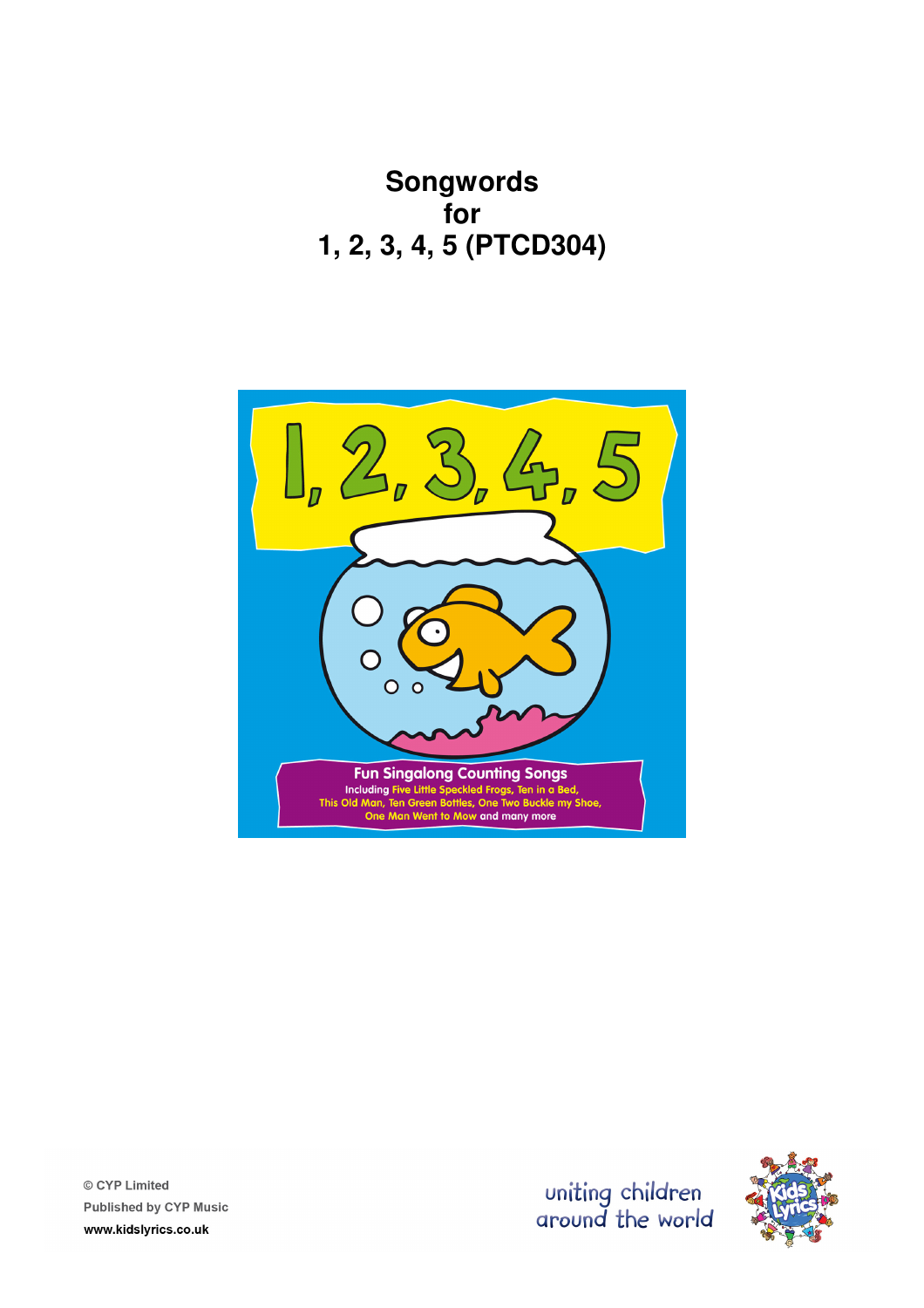# **TRACK LISTING**

| PAGE |  |
|------|--|
|      |  |

# **TITLE**

| 3<br>4<br>5<br>6<br>$\overline{7}$<br>8<br>9 | 1, 2, 3, 4, 5<br>The Animals Went in Two by Two<br>Five Little Speckled Frogs<br><b>Hickory Dickory Dock</b><br>Baa Baa Black Sheep<br>I Saw Three Ships<br><b>Nine Hairy Monsters</b> |
|----------------------------------------------|----------------------------------------------------------------------------------------------------------------------------------------------------------------------------------------|
| 10                                           | <b>Five Little Ducks</b>                                                                                                                                                               |
| 11                                           | Under a Web                                                                                                                                                                            |
| 12                                           | <b>Chook Chook Chook</b>                                                                                                                                                               |
| 13                                           | <b>Three Blind Mice</b>                                                                                                                                                                |
| 14                                           | <b>Five Fat Sausages</b>                                                                                                                                                               |
| 15                                           | This Old Man                                                                                                                                                                           |
| 16                                           | 1, 2, 3, 4                                                                                                                                                                             |
| 17                                           | Green Grow the Rushes O                                                                                                                                                                |
| 18                                           | <b>Two Little Chickens</b>                                                                                                                                                             |
| 19                                           | One Two Buckle my Shoe                                                                                                                                                                 |
| 20                                           | <b>Ten Green Bottles</b>                                                                                                                                                               |
| 21                                           | <b>Five Little Bears</b>                                                                                                                                                               |
| 22                                           | <b>Five Little Peas</b>                                                                                                                                                                |
| 23                                           | One Man Went to Mow                                                                                                                                                                    |
| 24                                           | Ten in a Bed                                                                                                                                                                           |
| 25                                           | <b>Two Little Dickie Birds</b>                                                                                                                                                         |
| 26                                           | The Ants Go Marching In                                                                                                                                                                |

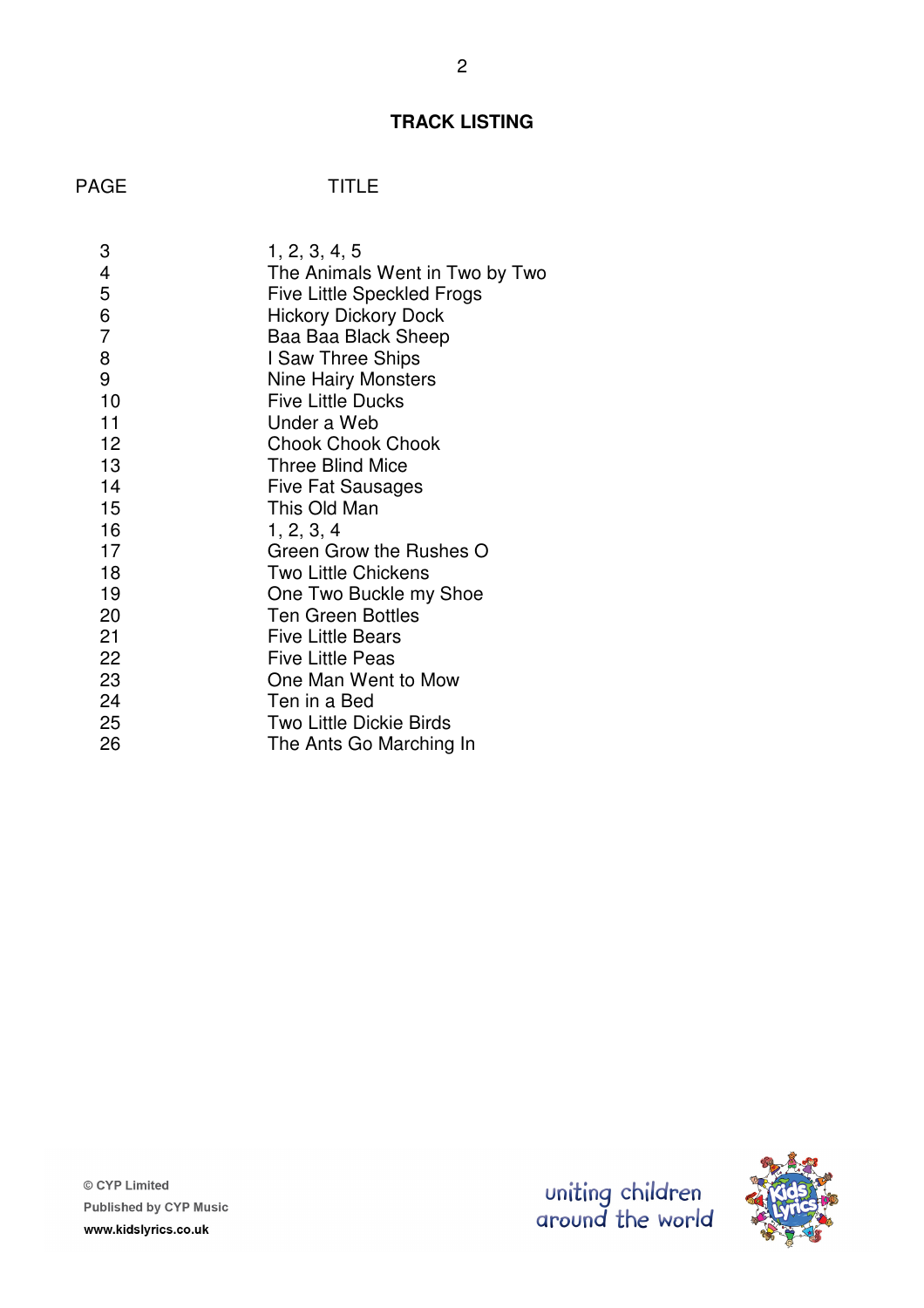# PTCD304 TRACK 1 / 24 **1, 2, 3, 4, 5**

One, two, three, four, five Once I caught a fish alive Six, seven, eight, nine, ten Then I let it go again Why did you let it go? Because it bit my finger so Which finger did it bite? This little finger on the right



© CYP Limited **Published by CYP Music** www.kidslyrics.co.uk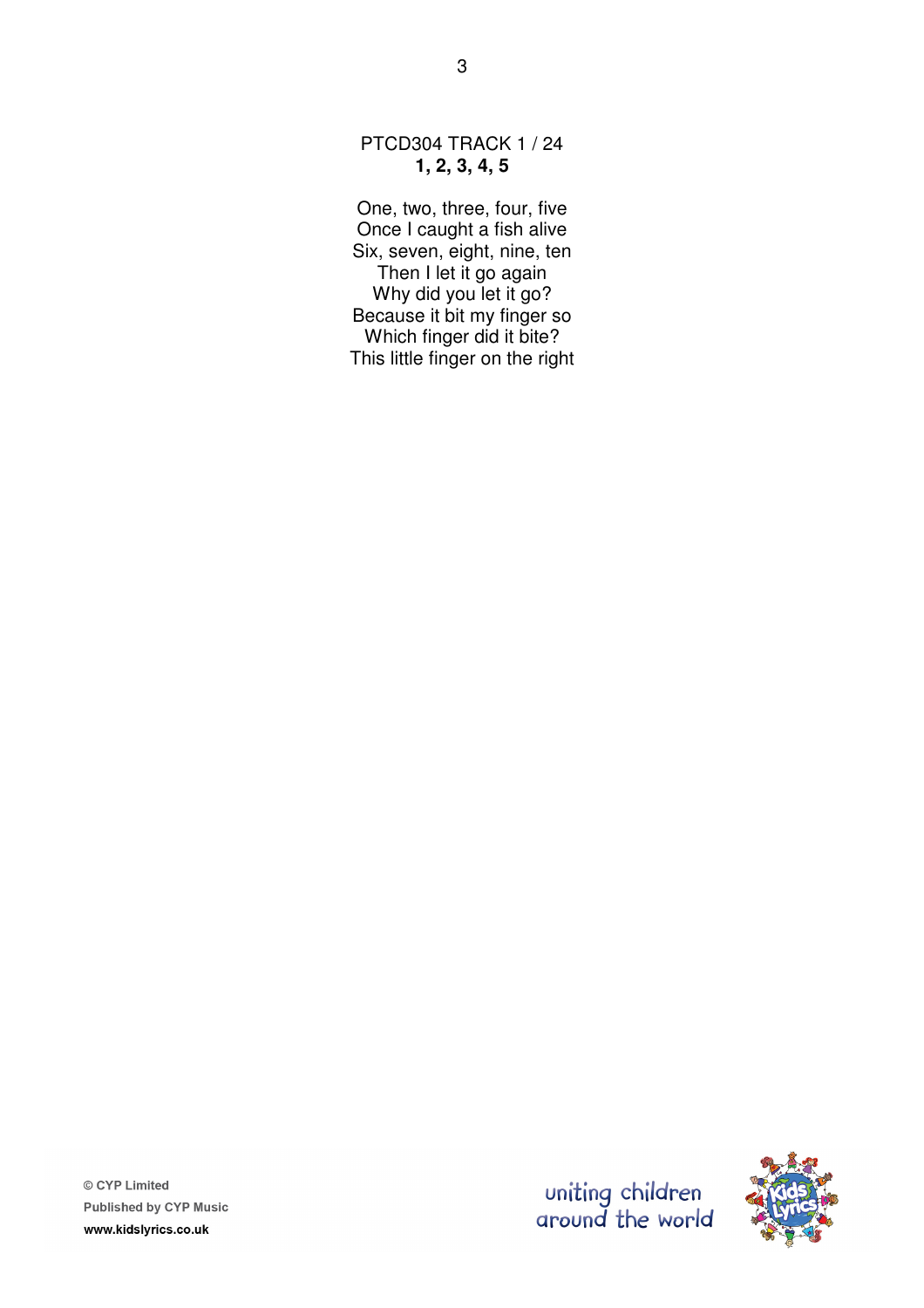## PTCD304 TRACK 2 / 24 **THE ANIMALS WENT IN TWO BY TWO**

The animals went in two by two, hoorah, hoorah The animals went in two by two, hoorah, hoorah The animals went in two by two The elephant and the kangaroos And they all went into ark, just to get out of the rain

The animals went in three by three, hoorah, hoorah The animals went in three by three, hoorah, hoorah

The animals went in three by three, The wasp, the ant and the bumblebees But they all went into ark, just to get out of the rain

The animals went in four by four, hoorah, hoorah The animals went in four by four, hoorah, hoorah The animals went in four by four The huge hippopotamus stuck in the door But they all went into ark, just to get out of the rain

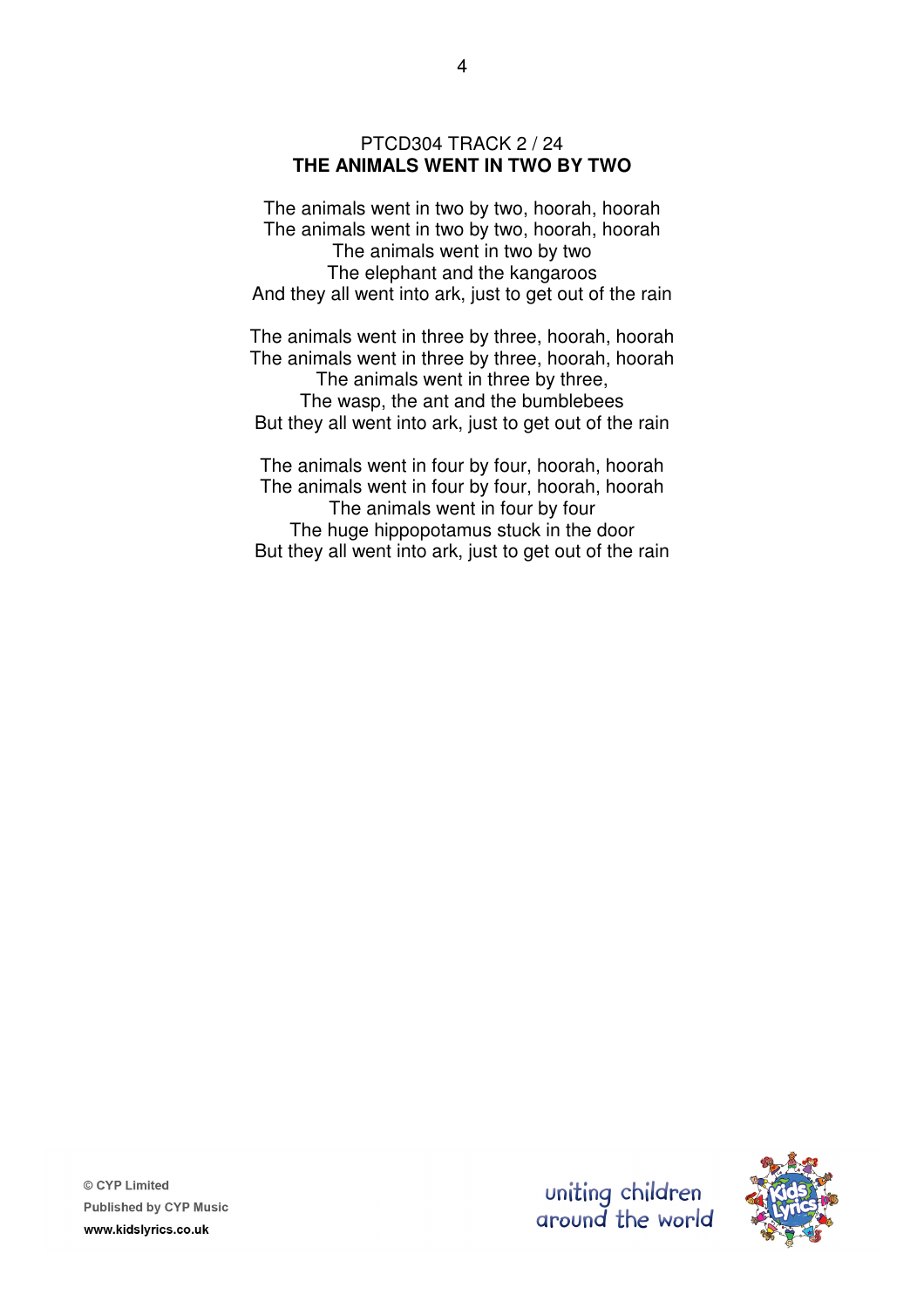# PTCD304 TRACK 3 / 24 **FIVE LITTLE SPECKLED FROGS**

Five little speckled frogs Sat on a speckled log Eating the most delicious grubs, yum yum One jumped into the pool Where it was nice and cool Then there were four green speckled frogs, glub glub

Four little speckled frogs Sat on a speckled log Eating the most delicious grubs, yum yum One jumped into the pool Where it was nice and cool Then there were three green speckled frogs, glub glub

Three little speckled frogs Sat on a speckled log Eating the most delicious grubs, yum yum One jumped into the pool Where it was nice and cool Then there were two green speckled frogs, glub glub

Two little speckled frogs Sat on a speckled log Eating the most delicious grubs, yum yum One jumped into the pool Where it was nice and cool Then there was one green speckled frog, glub glub

One little speckled frog Sat on a speckled log Eating the most delicious grubs, yum yum He jumped into the pool Where it was nice and cool Then there were no more speckled frogs, glub glub

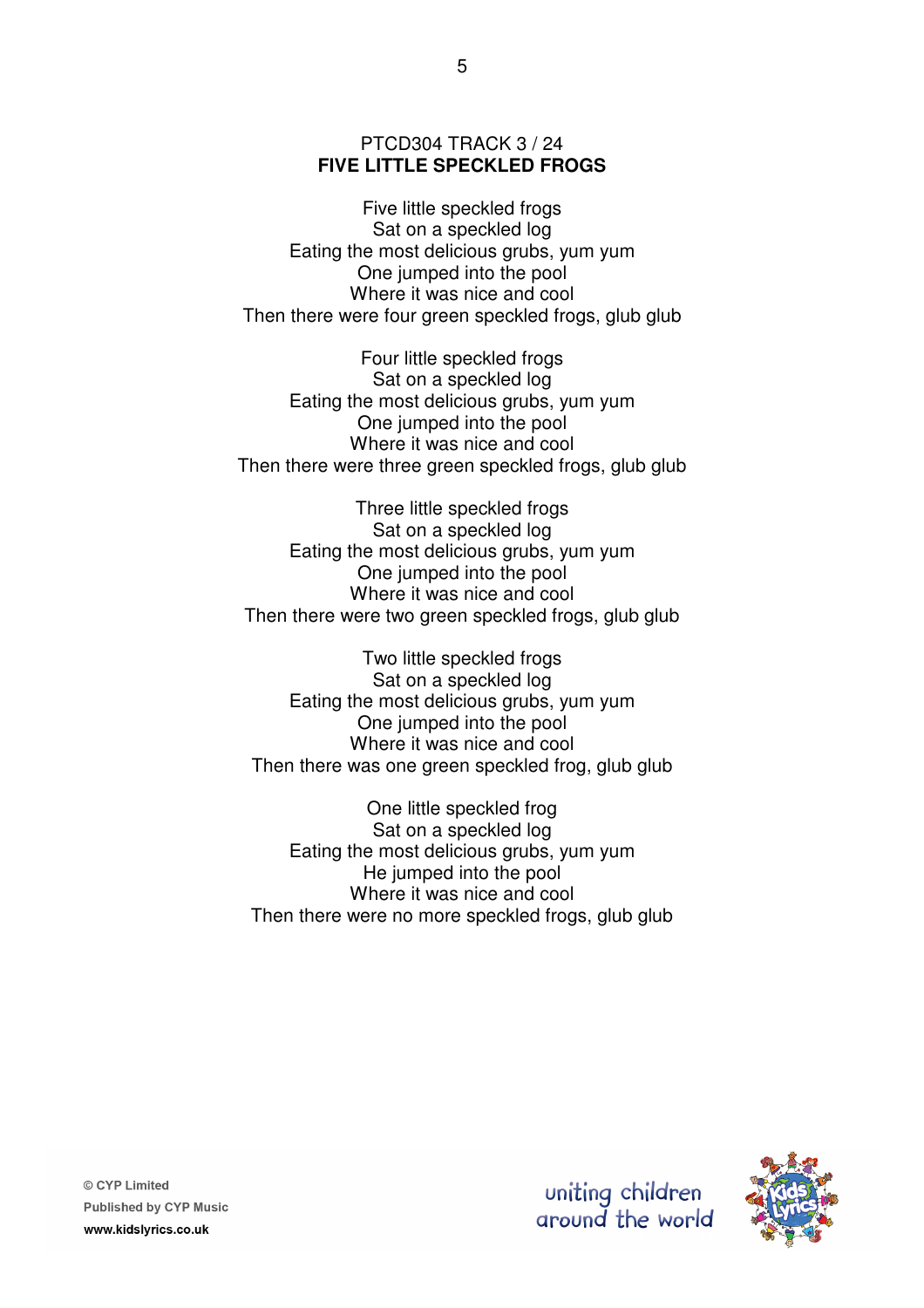# PTCD304 TRACK 4 / 24 **HICKORY DICKORY DOCK**

Hickory Dickory Dock The mouse ran up the clock The clock struck one, the mouse ran down Hickory Dickory Dock

Hickory Dickory Dock The mouse ran up the clock The clock struck two, the mouse went hooooo Hickory Dickory Dock

Hickory Dickory Dock The mouse ran up the clock The clock struck three, the mouse went weeeee Hickory Dickory Dock

Hickory Dickory Dock The mouse ran up the clock The clock struck four, the mouse went cooor Hickory Dickory Dock

The clock struck four, the mouse went cooor Hickory Dickory Dock

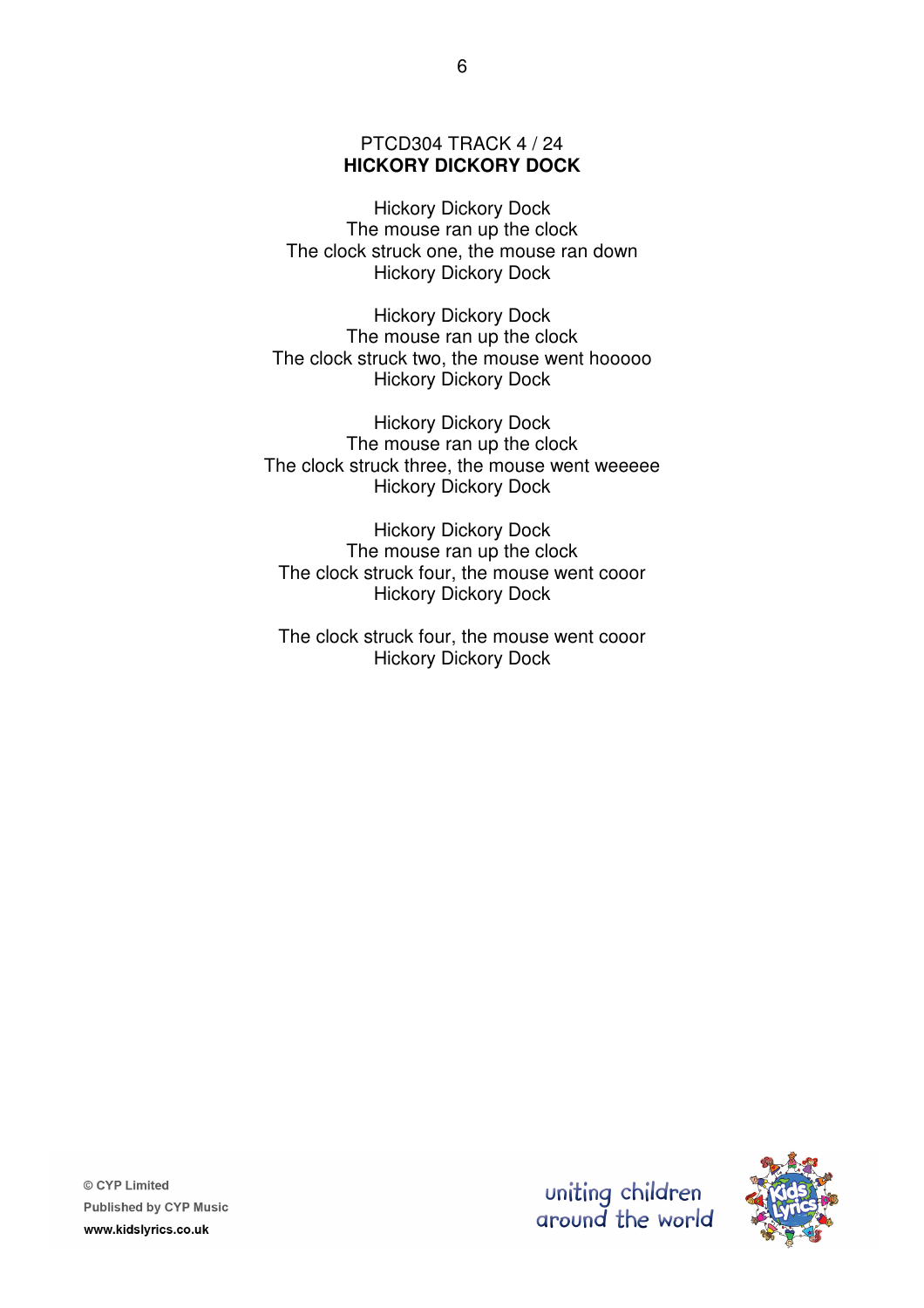# PTCD304 TRACK 5 / 24 **BAA BAA BLACK SHEEP**

Baa Baa Black Sheep Have you any wool? Yes sir, yes sir Three bags full One for the master And one for the dame And one for the little boy Who lives down the lane



© CYP Limited **Published by CYP Music** www.kidslyrics.co.uk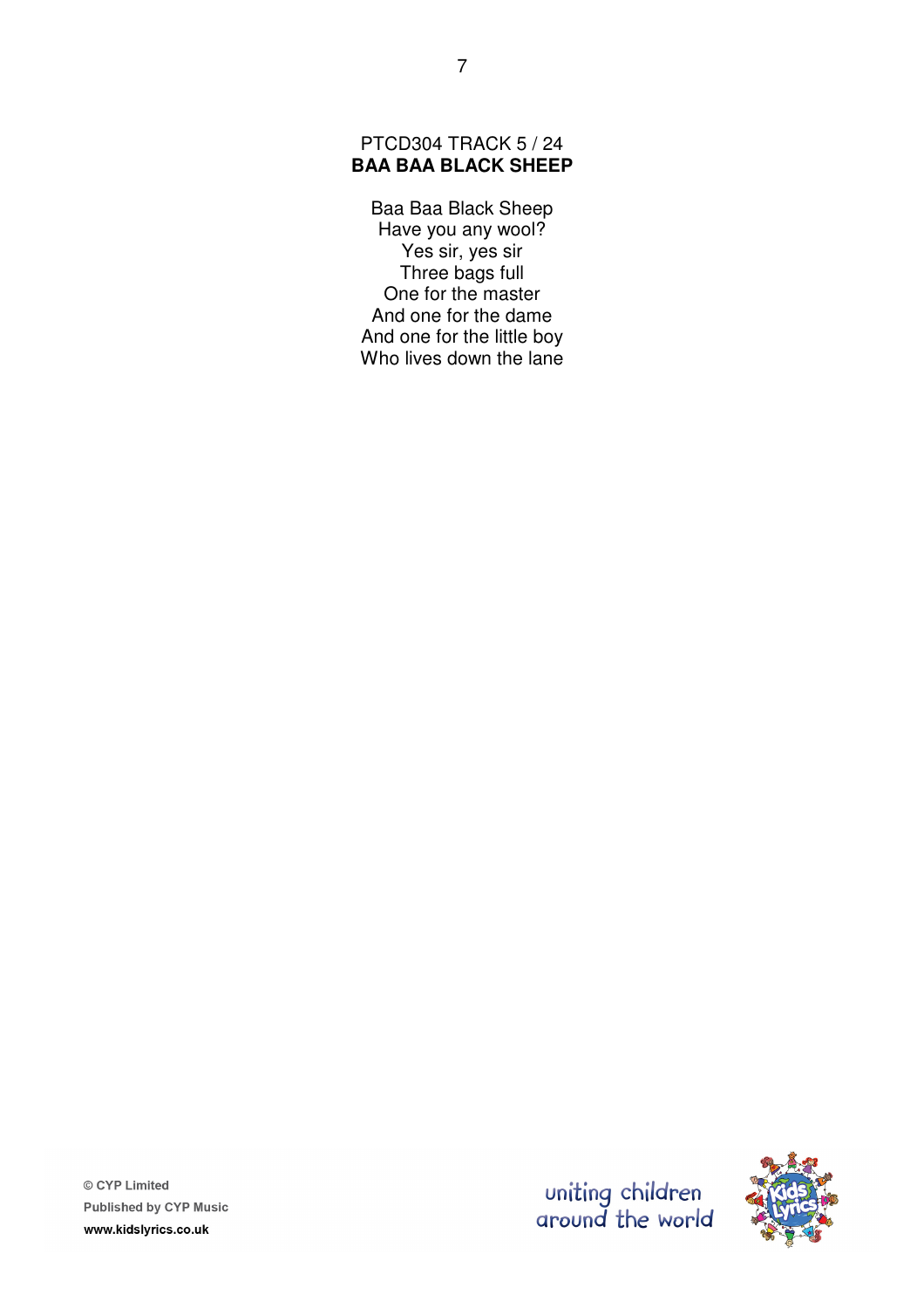#### PTCD304 TRACK 6 / 24 **I SAW THREE SHIPS**

I saw three ships come sailing by Come sailing by, come sailing by I saw three ships come sailing by On New Years day in the morning

And what do you think was in them then? Was in them then, was in them then And what do you think was in them then? On New Years day in the morning

Three pretty girls were in them then Were in them then, were in them then Three pretty girls were in them then On New Years day in the morning

One could whistle another could sing And the other could play on the violin Such a joy was there at my wedding On New Years day in the morning

I saw three ships come sailing by Come sailing by, come sailing by I saw three ships come sailing by On New Years day in the morning

© CYP Limited **Published by CYP Music** www.kidslyrics.co.uk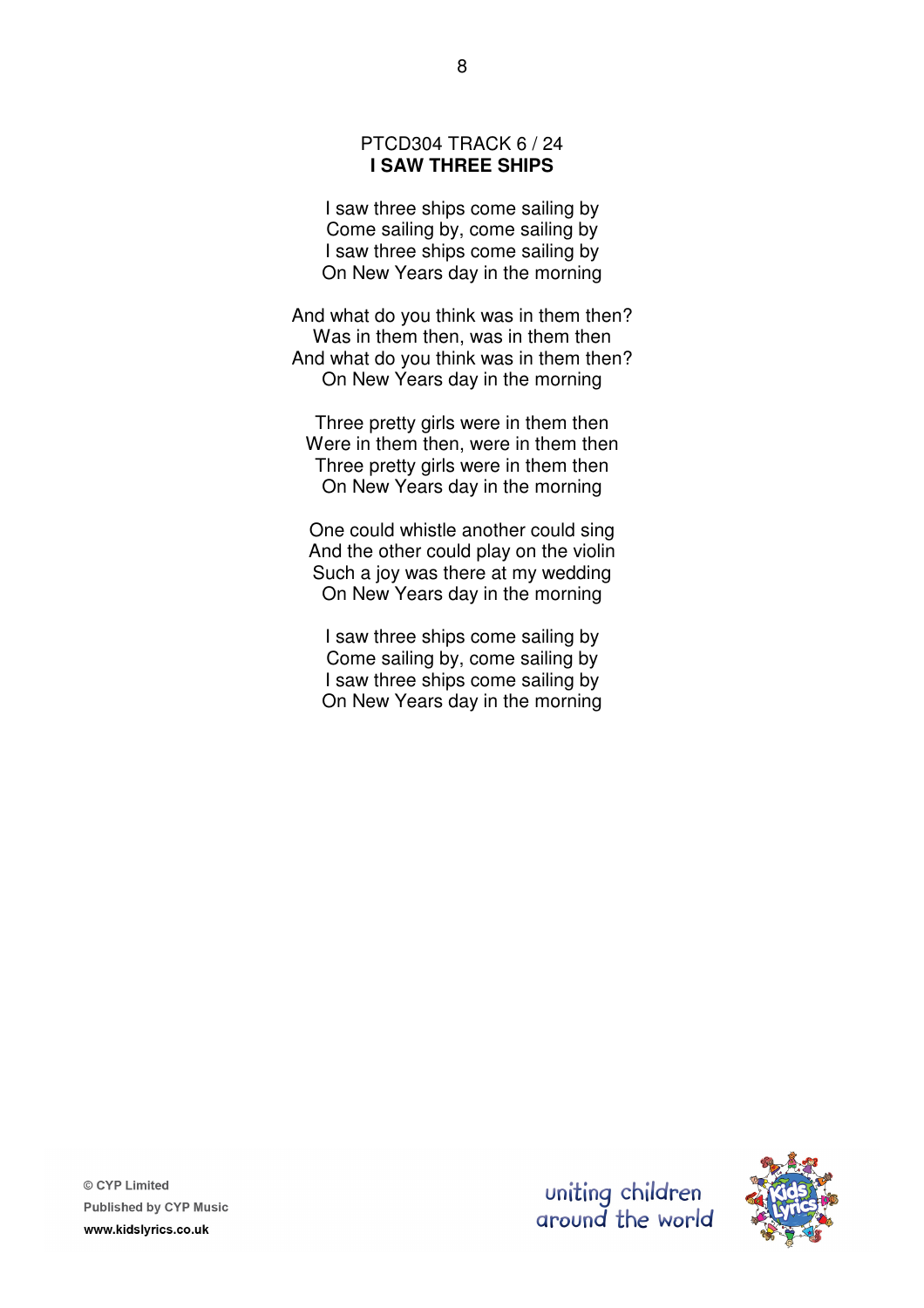#### PTCD304 TRACK 7 / 24 **NINE HAIRY MONSTERS**

Nine hairy monsters came to school today Boo said the teacher and one ran away Bong went the bell and the children ran to play With eight hairy monsters in the playground In the playground

Eight hairy monsters came to school today Boo said the teacher and one ran away Bong went the bell and the children ran to play With seven hairy monsters in the playground In the playground

Seven hairy monsters came to school today Boo said the teacher and one ran away Bong went the bell and the children ran to play With six hairy monsters in the playground In the playground

Six hairy monsters came to school today Boo said the teacher and one ran away Bong went the bell and the children ran to play With five hairy monsters in the playground In the playground

Five hairy monsters came to school today Boo said the teacher and one ran away Bong went the bell and the children ran to play With four hairy monsters in the playground In the playground

© CYP Limited **Published by CYP Music** www.kidslyrics.co.uk

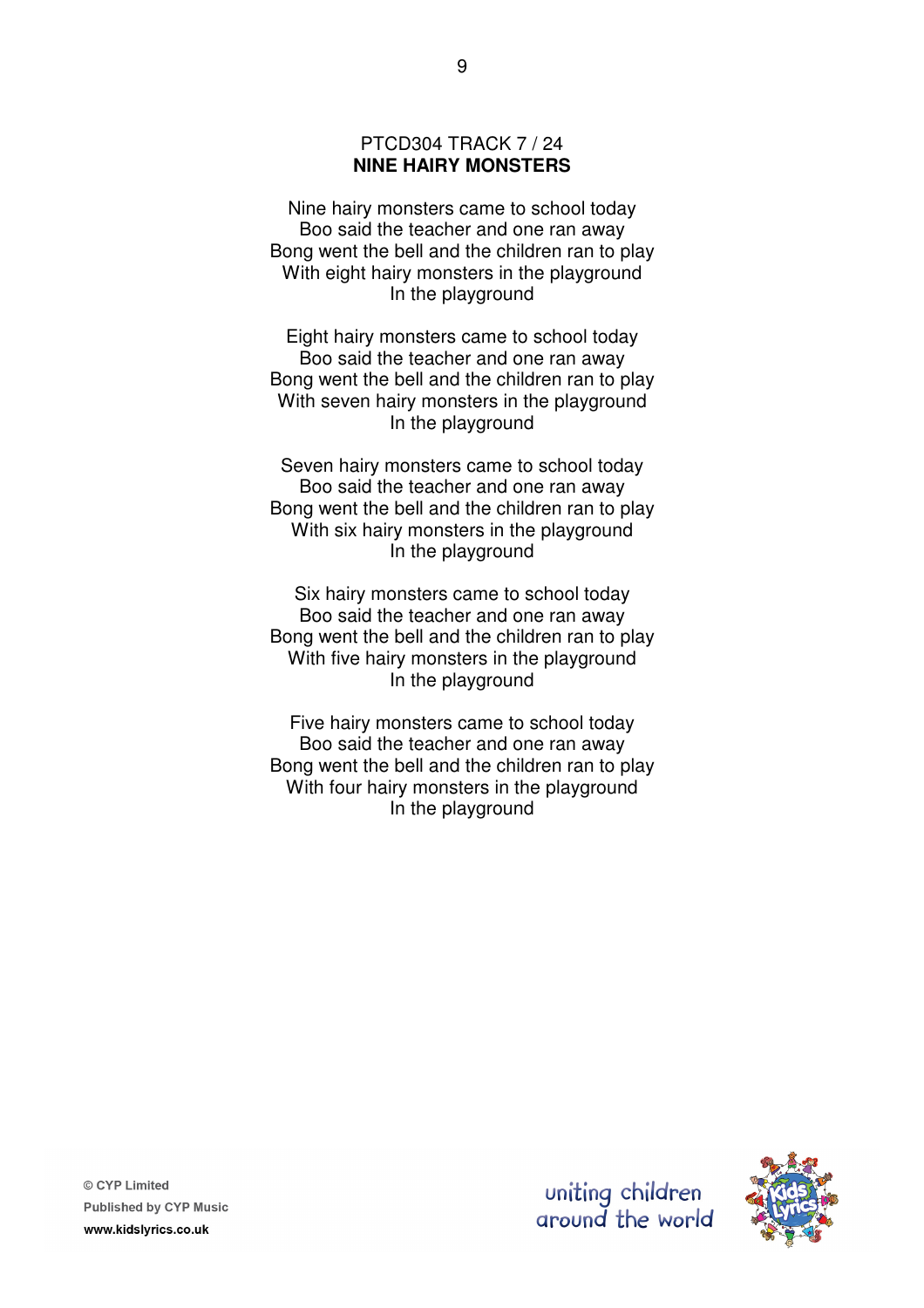#### PTCD304 TRACK 8 / 24 **FIVE LITTLE DUCKS**

Five little ducks went swimming one day Over the pond and far away Mother duck said, quack, quack, quack, quack But only four little ducks came back

Four little ducks went swimming one day Over the pond and far away Mother duck said, quack, quack, quack, quack But only three little ducks came back

Three little ducks went swimming one day Over the pond and far away Mother duck said, quack, quack, quack, quack But only two little ducks came back

Two little ducks went swimming one day Over the pond and far away Mother duck said, quack, quack, quack, quack But only one little duck came back

One little duck went swimming one day Over the pond and far away Mother duck said, quack, quack, quack, quack And five little ducks came back back back

Five little ducks went swimming one day Over the pond and far away Mother duck said, quack, quack, quack, quack And five little ducks came swimming back

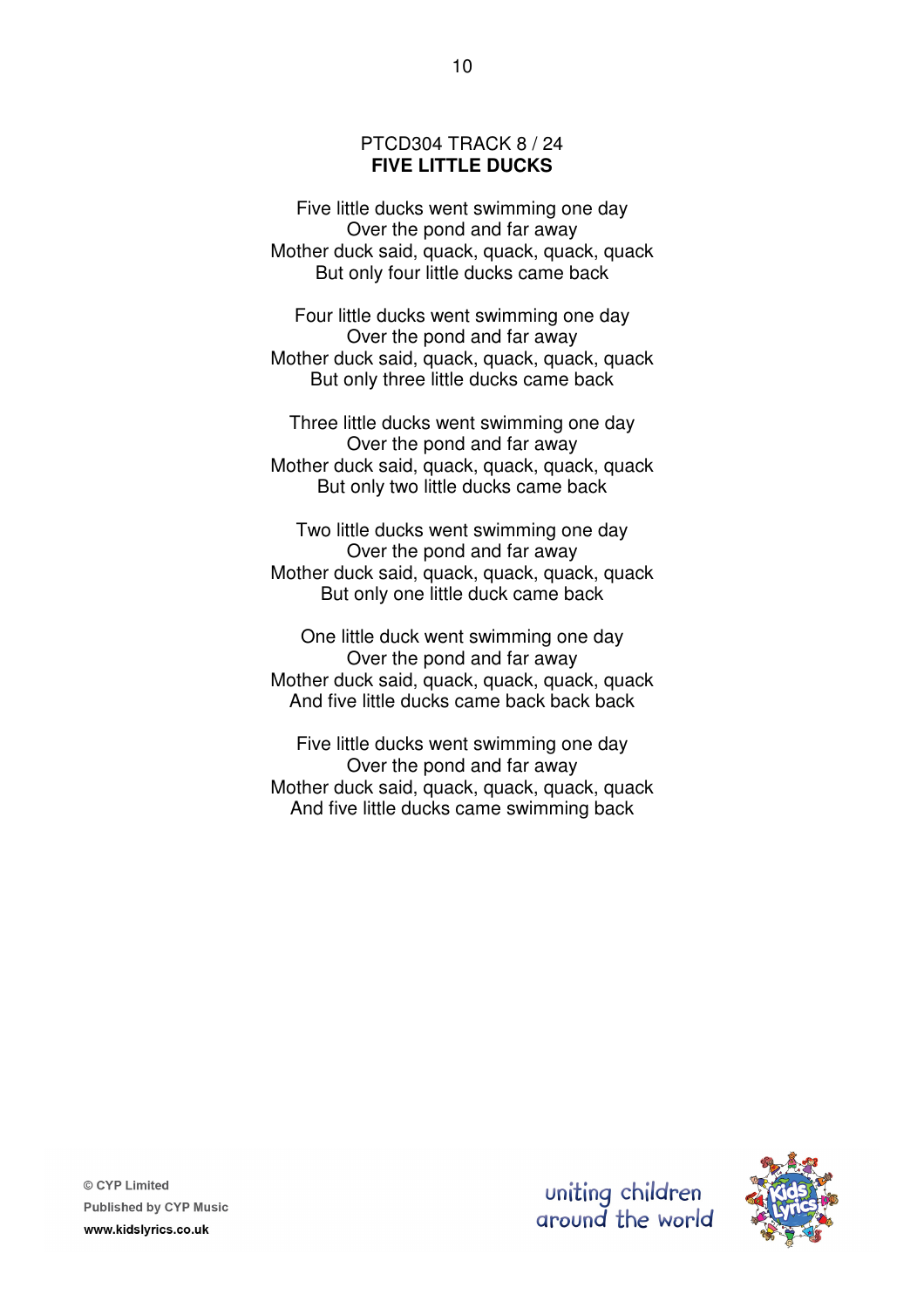# PTCD304 TRACK 9 / 24 **UNDER A WEB**

Under a web beside a gate A spider hangs his legs are eight Above him flies the busy bee Six black and furry legs has she A tabby cat goes leaping past Her four legs carry her so fast I've only two that isn't many But Mr Worm he hasn't any



uniting children<br>around the world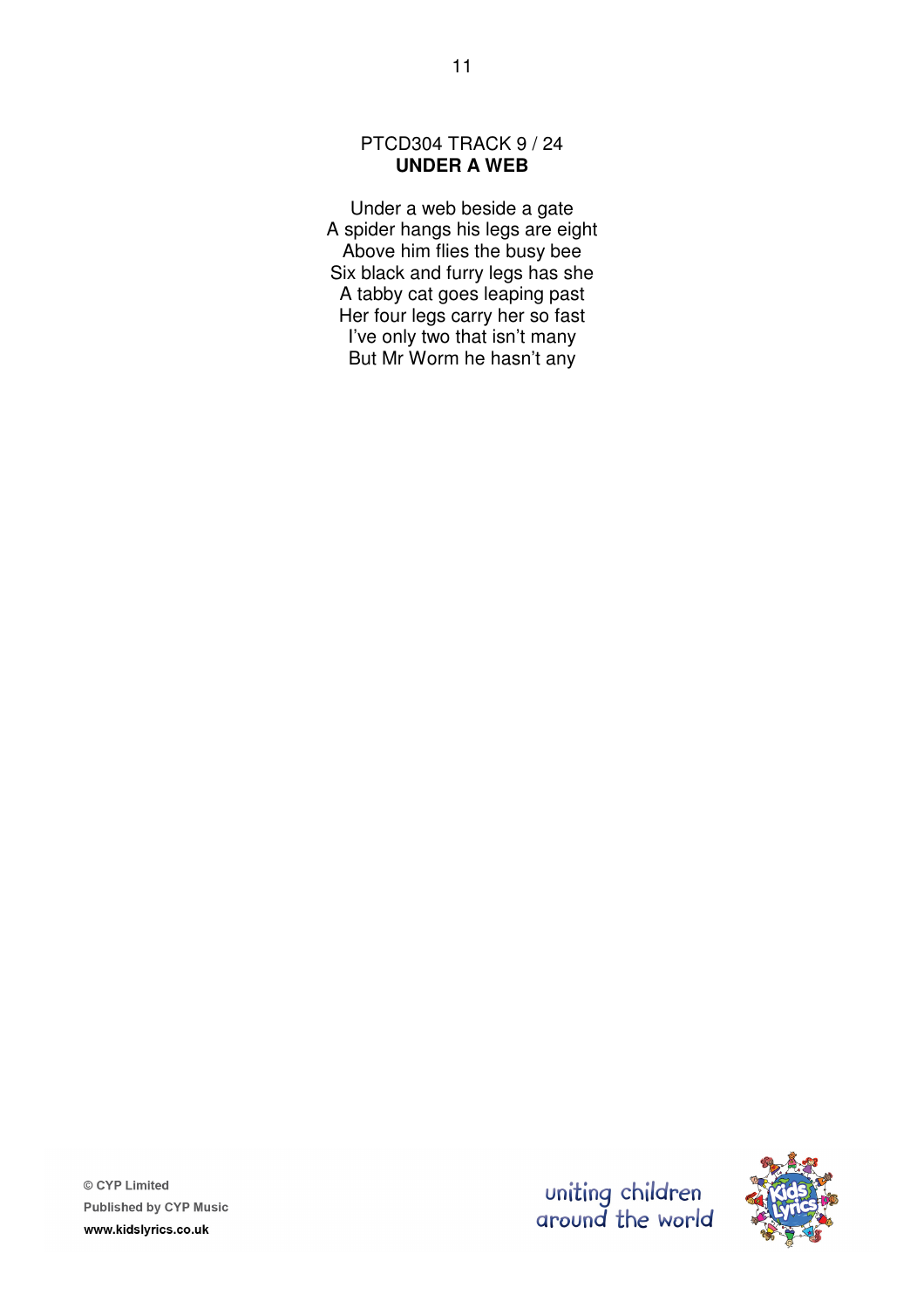# PTCD304 TRACK 10 / 24 **CHOOK CHOOK CHOOK**

Chook, chook, chook, chook, chook Good morning, Mrs Hen How many chickens have you got? Madam, I've got ten Four of them are yellow And four of them are brown And two of them are speckled red The nicest in the town



© CYP Limited **Published by CYP Music** www.kidslyrics.co.uk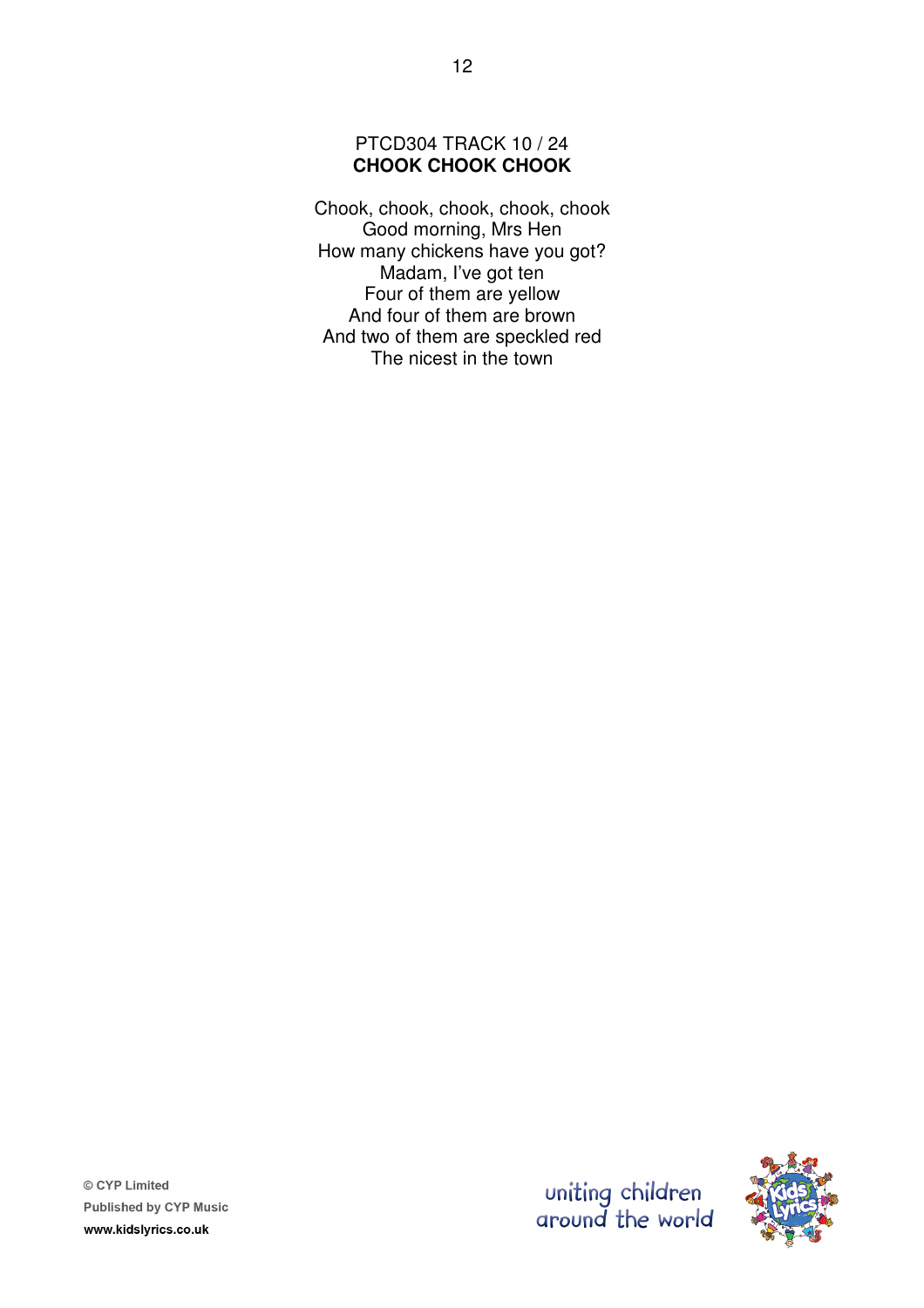# PTCD304 TRACK 11 / 24 **THREE BLIND MICE**

Three blind mice, three blind mice See how they run, see how they run They all ran after the farmer's wife Who cut off their tails with a carving knife Did you ever see such a thing in your life As three blind mice



© CYP Limited **Published by CYP Music** www.kidslyrics.co.uk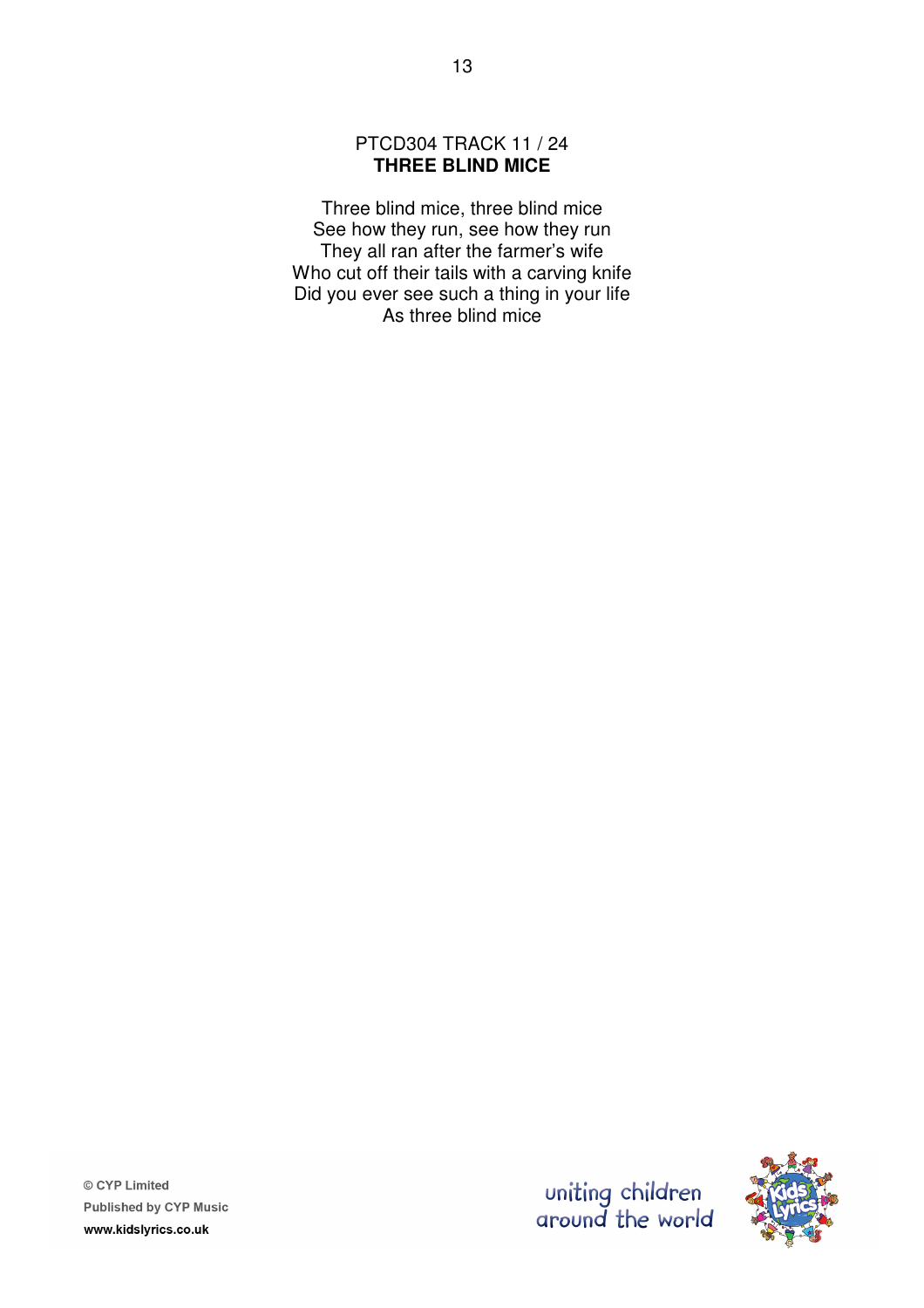# PTCD304 TRACK 12 / 24 **FIVE FAT SAUSAGES**

Five fat sausages frying in a pan All of a sudden one went bang

Four fat sausages frying in a pan All of a sudden one went bang

Three fat sausages frying in a pan All of a sudden one went bang

Two fat sausages frying in a pan All of a sudden one went bang

One fat sausage frying in a pan All of a sudden it went bang



© CYP Limited **Published by CYP Music** www.kidslyrics.co.uk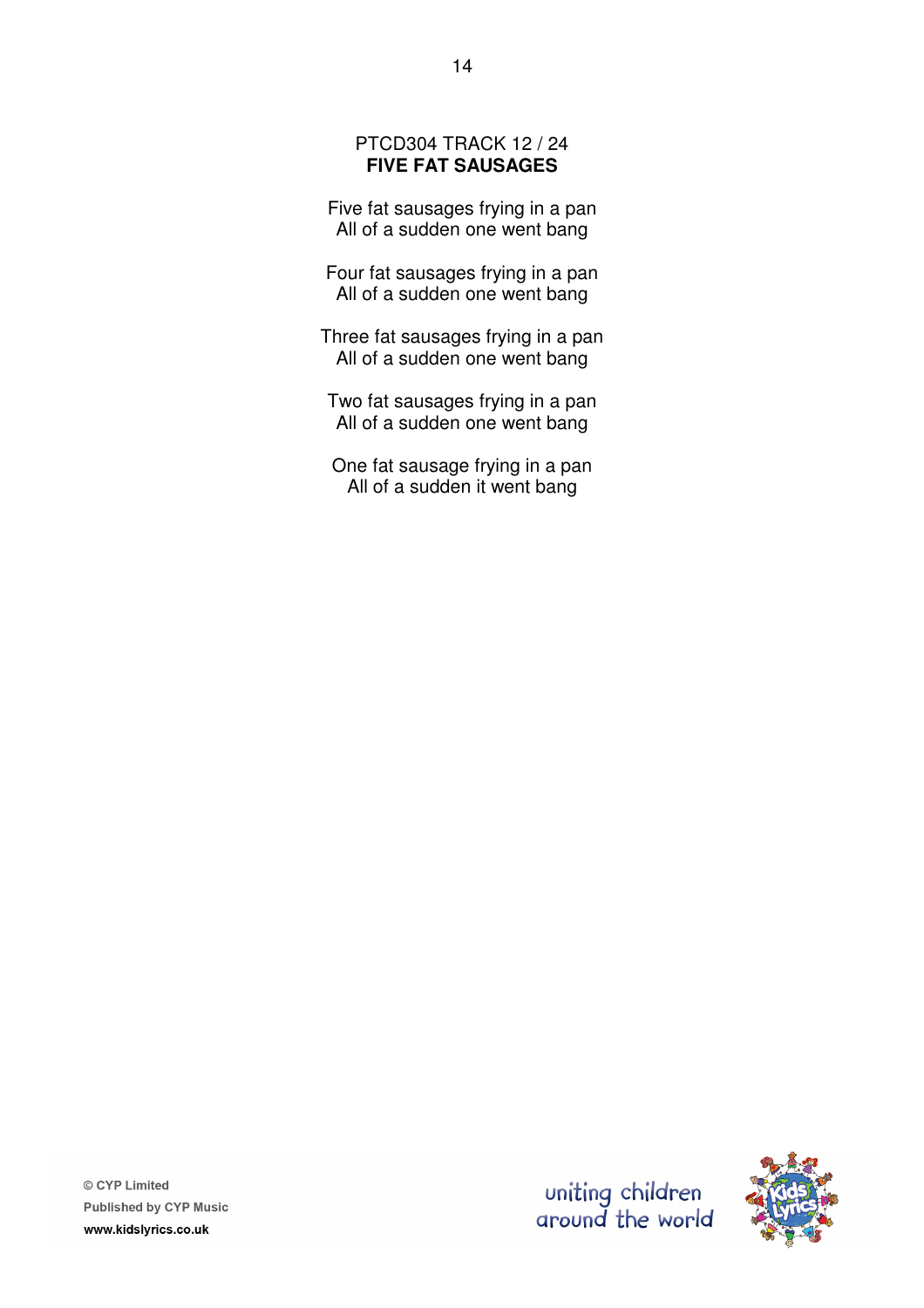#### PTCD304 TRACK 13 / 24 **THIS OLD MAN**

This old man he played one, he played nick nack on my drum With a nick nack paddy wack, give the dog a bone This old man came rolling home

This old man he played two, he played nick nack on my shoe With a nick nack paddy wack, give the dog a bone This old man came rolling home

This old man he played three, he played nick nack on my knee With a nick nack paddy wack, give the dog a bone This old man came rolling home

This old man he played four, he played nick nack on my floor With a nick nack paddy wack, give the dog a bone This old man came rolling home

This old man he played five, he played nick nack on my hive With a nick nack paddy wack, give the dog a bone This old man came rolling home

This old man he played six, he played nick nack on my sticks With a nick nack paddy wack, give the dog a bone This old man came rolling home

This old man he played seven, he played nick nack up in heaven With a nick nack paddy wack, give the dog a bone This old man came rolling home

This old man he played eight, he played nick nack at my gate With a nick nack paddy wack, give the dog a bone This old man came rolling home

This old man he played nine, he played nick nack on my spine With a nick nack paddy wack, give the dog a bone This old man came rolling home

This old man he played ten, he played nick nack once again With a nick nack paddy wack, give the dog a bone This old man came rolling home



uniting children

ground the world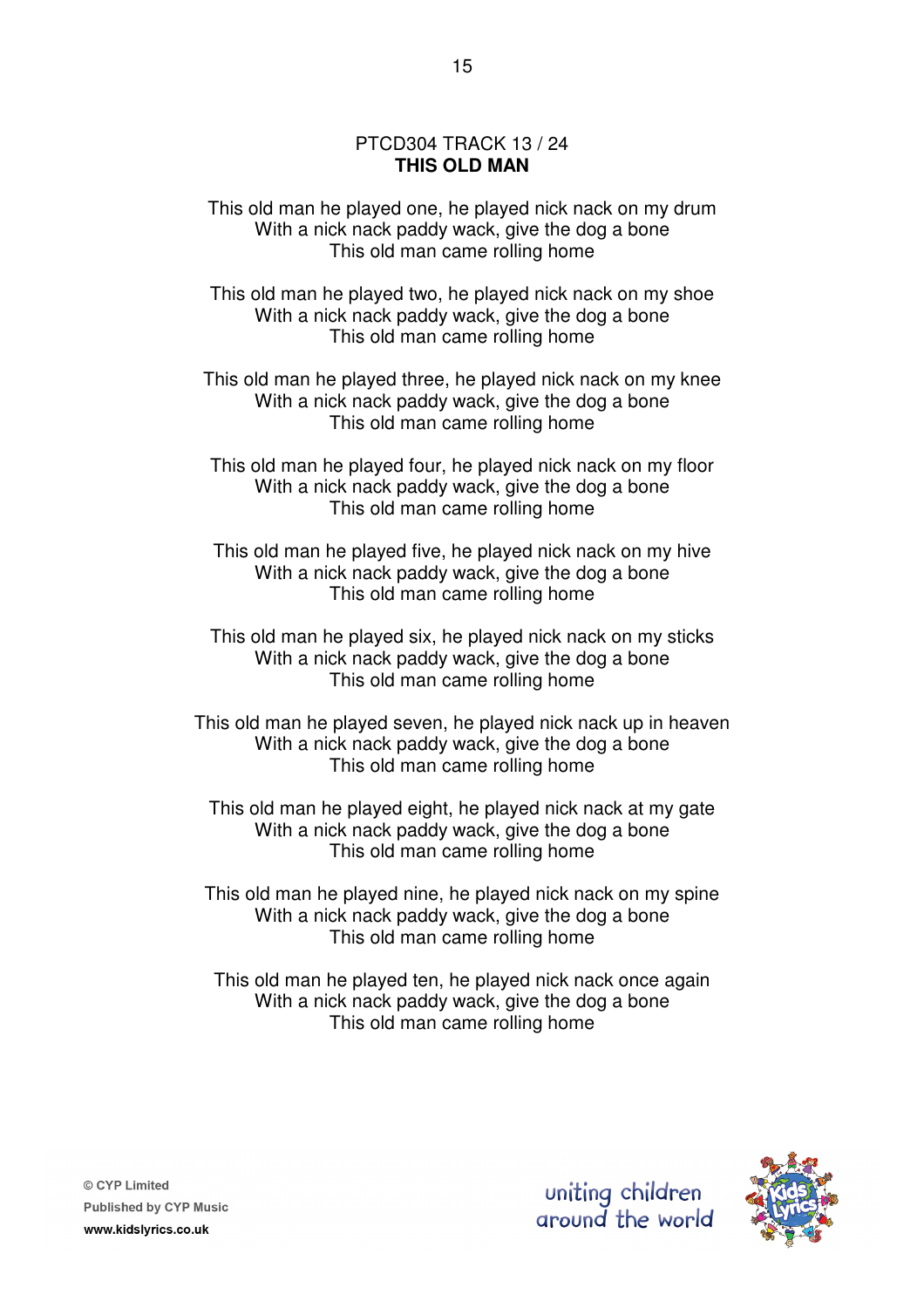# PTCD304 TRACK 14 / 24 **1, 2, 3, 4**

One, two, three, four Mary at the cottage door Five, six, seven, eight Eating cherries off a plate



© CYP Limited **Published by CYP Music** www.kidslyrics.co.uk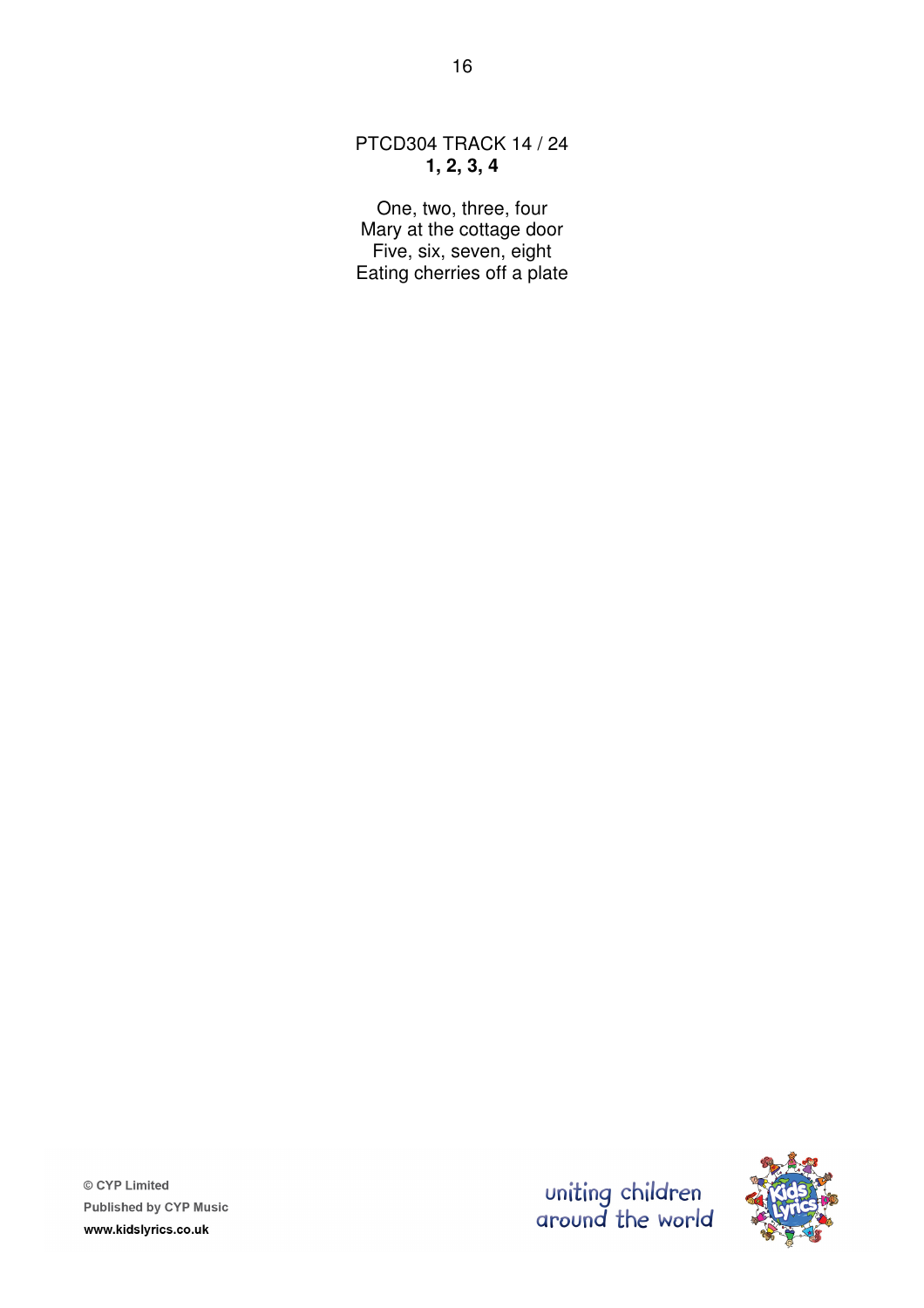#### PTCD304 TRACK 15 / 24 **GREEN GROW THE RUSHES O**

I'll sing you one O, green grow the rushes O What is your one O, green grow the rushes O One is one and all alone, and ever more shall be so

I'll sing you two O green grow the rushes O What are your two O green grow the rushes O Two two the lilywhite boys, clothed all in green O

I'll sing you three O, green grow the rushes O What are your three O, green grow the rushes O Three three the rivals, and ever more shall be so

I'll sing you four O, green grow the rushes O What are your four O, green grow the rushes O Four for the gospel makers, and ever more shall be so

I'll sing you five O, green grow the rushes O What are your five O, green grow the rushes O Five for the symbols at your door, and ever more shall be so

I'll sing you six O, green grow the rushes O What are your six O, green grow the rushes O Six for the six proud walkers, and ever more shall be so

I'll sing you seven O, green grow the rushes O What are your seven O, green grow the rushes O Seven for the seven stars in the sky, and ever more shall be so

I'll sing you eight O, green grow the rushes O What are your eight O, green grow the rushes O Eight for the April rainers, and ever more shall be so

I'll sing you nine O, green grow the rushes O What are your nine O, green grow the rushes O Nine for the nine bright shiners, and ever more shall be so

I'll sing you ten O, green grow the rushes O What are your ten O, green grow the rushes O Ten for the Ten Commandments, and ever more shall be so

I'll sing you eleven O, green grow the rushes O What are your eleven O, green grow the rushes O Eleven for the eleven that went up to heaven, and ever more shall be so

© CYP Limited **Published by CYP Music** www.kidslyrics.co.uk

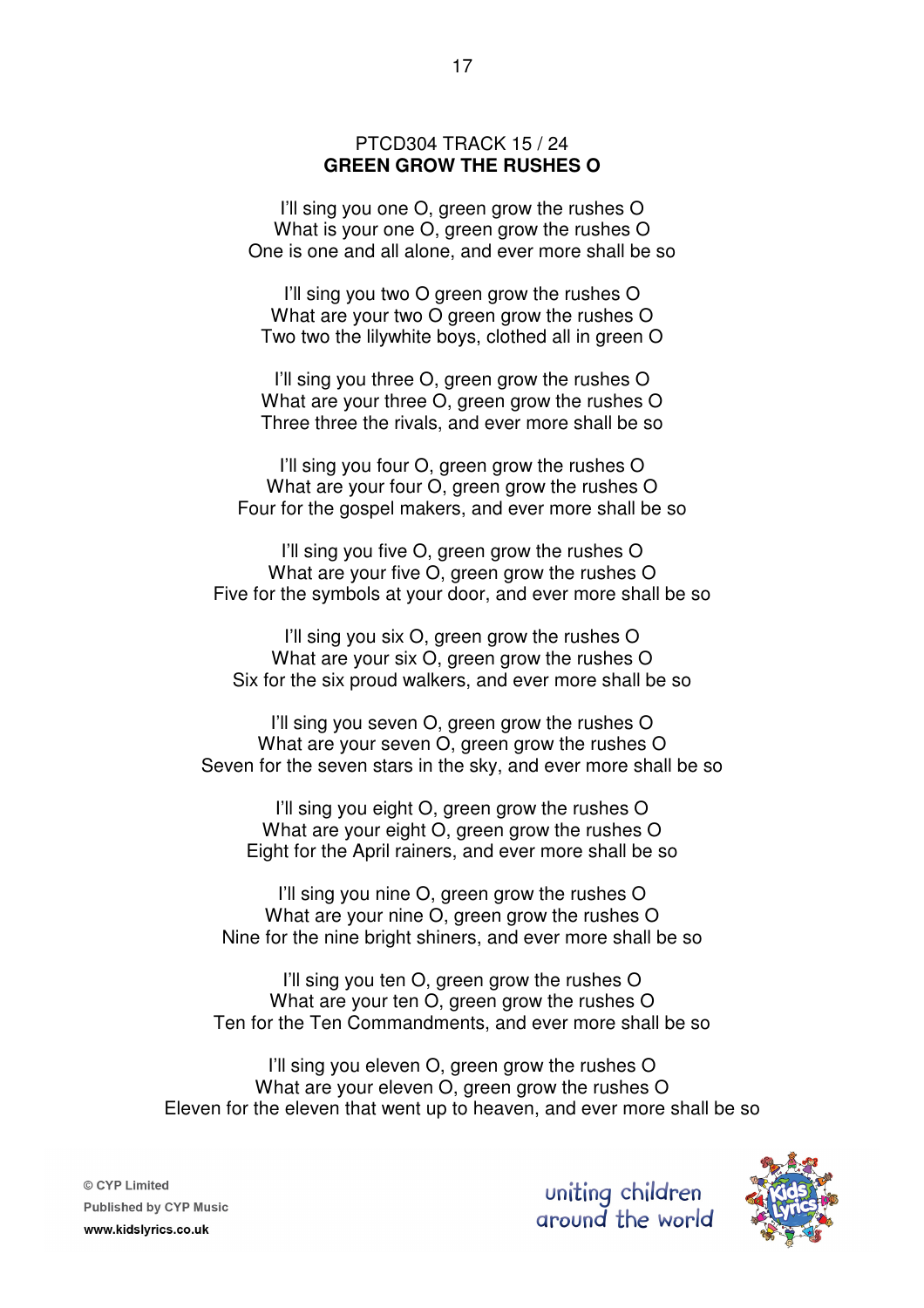# PTCD304 TRACK 16 / 24 **TWO LITTLE CHICKENS**

Two little chickens looking for some more Along came another two and that made four

(chorus) Run to the haystack, run to the pen Run little chickens, back to mother hen

Four little chickens getting in a fix Along came another two and that made six

(chorus)

Six little chickens perching on a gate Along came another two and that made eight

(chorus)

Eight little chickens run to mother hen Along came another two and that made ten

(chorus)

uniting children around the world

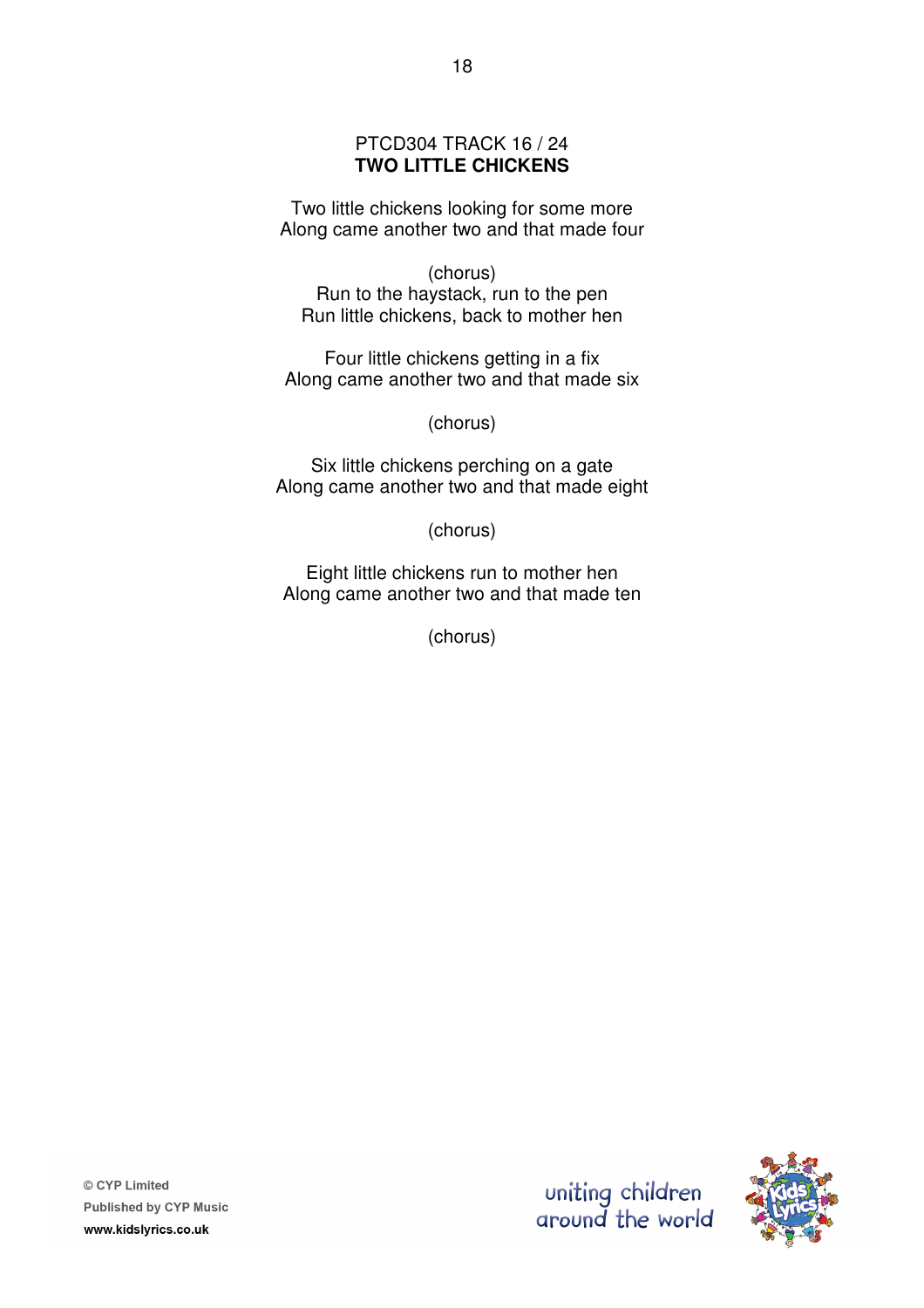# PTCD304 TRACK 17 / 24 **ONE TWO BUCKLE MY SHOE**

One two buckle my shoe Three four knock at the door Five six pick up sticks Seven eight lay them straight Nine ten a big fat hen Eleven twelve dig and delve Thirteen fourteen maids a courting Fifteen sixteen maids in the kitchen Seventeen eighteen maids in waiting Nineteen twenty my plates empty



© CYP Limited **Published by CYP Music** www.kidslyrics.co.uk

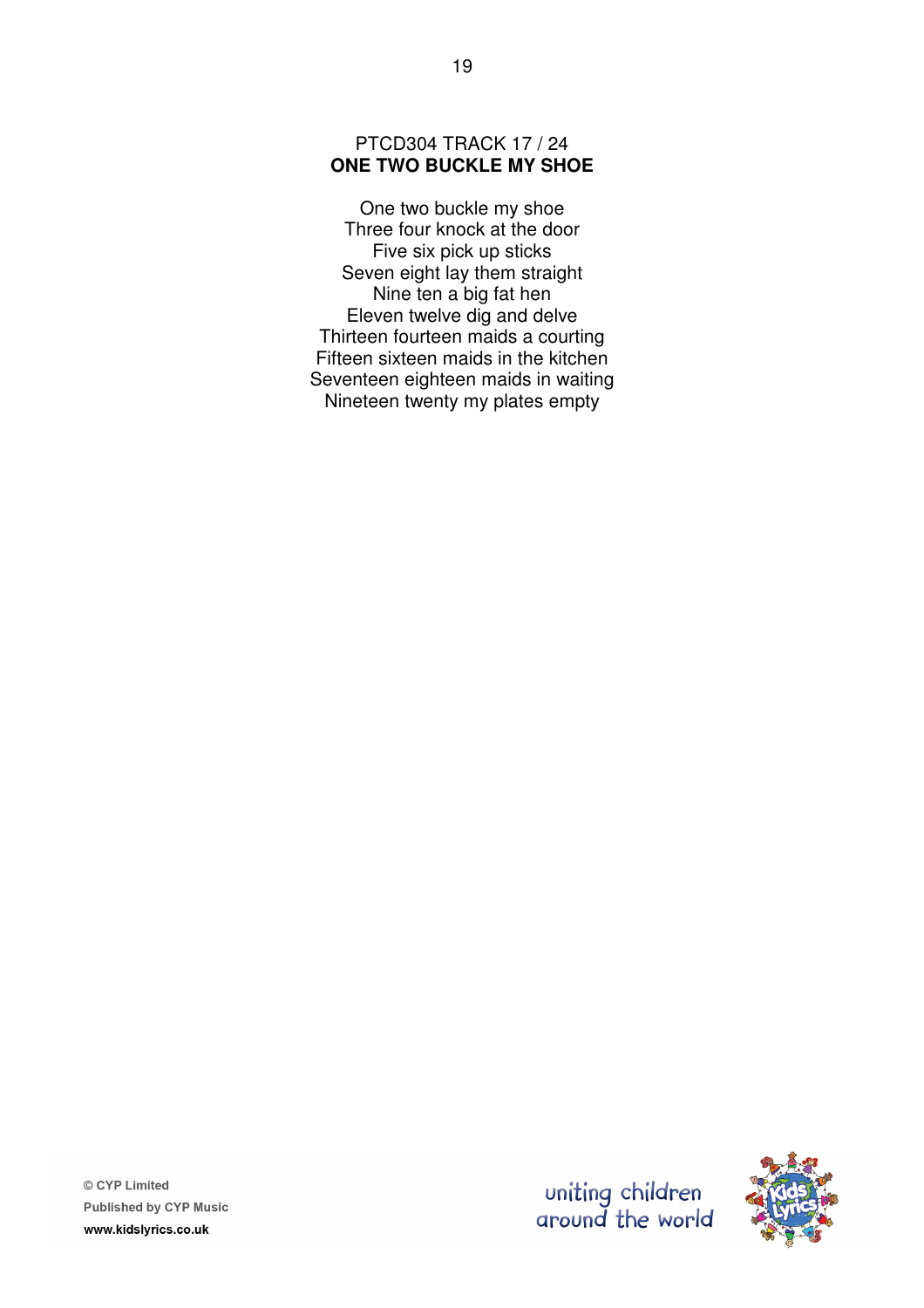#### PTCD304 TRACK 18 / 24 **TEN GREEN BOTTLES**

Ten green bottles hanging on the wall Ten green bottles hanging on the wall And if one green bottle should accidentally fall There'll be nine green bottles hanging on the wall

Nine green bottles hanging on the wall Nine green bottles hanging on the wall And if one green bottle should accidentally fall There'll be eight green bottles hanging on the wall

Eight green bottles hanging on the wall Eight green bottles hanging on the wall And if one green bottle should accidentally fall There'll be seven green bottles hanging on the wall

Seven green bottles hanging on the wall Seven green bottles hanging on the wall And if one green bottle should accidentally fall There'll be six green bottles hanging on the wall

Six green bottles hanging on the wall Six green bottles hanging on the wall And if one green bottle should accidentally fall There'll be five green bottles hanging on the wall

Five green bottles hanging on the wall Five green bottles hanging on the wall And if one green bottle should accidentally fall There'll be four green bottles hanging on the wall

Four green bottles hanging on the wall Four green bottles hanging on the wall And if one green bottle should accidentally fall There'll be three green bottles hanging on the wall

Three green bottles hanging on the wall Three green bottles hanging on the wall And if one green bottle should accidentally fall There'll be two green bottles hanging on the wall

Two green bottles hanging on the wall Two green bottles hanging on the wall And if one green bottle should accidentally fall There'll be one green bottle hanging on the wall One green bottle hanging on the wall

© CYP Limited **Published by CYP Music** www.kidslyrics.co.uk

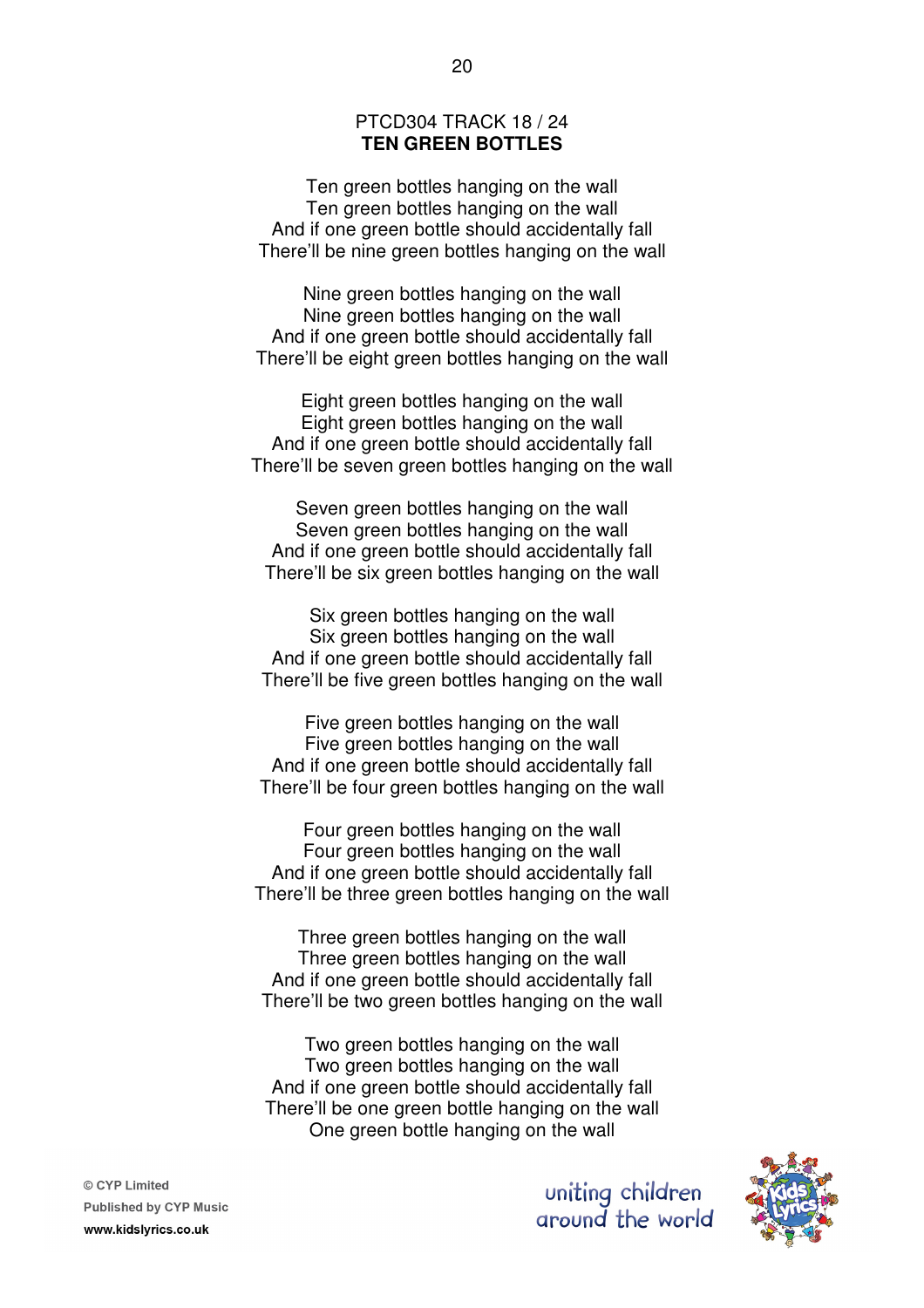#### PTCD304 TRACK 19 / 24 **FIVE LITTLE BEARS**

# **(CD track list reads Five Little Bears Jumping On The Bed)**

Five little bears bouncing on the bed One fell off and bumped his head Mummy called the doctor and the doctor said No more little bears bouncing on the bed

Four little bears bouncing on the bed One fell off and bumped his head Mummy called the doctor and the doctor said No more little bears bouncing on the bed

Three little bears bouncing on the bed One fell off and bumped his head Mummy called the doctor and the doctor said No more little bears bouncing on the bed

Two little bears bouncing on the bed One fell off and bumped his head Mummy called the doctor and the doctor said No more little bears bouncing on the bed

One little bear bouncing on the bed He fell off and bumped his head Mummy called the doctor and the doctor said No more bears are left to bounce upon the bed

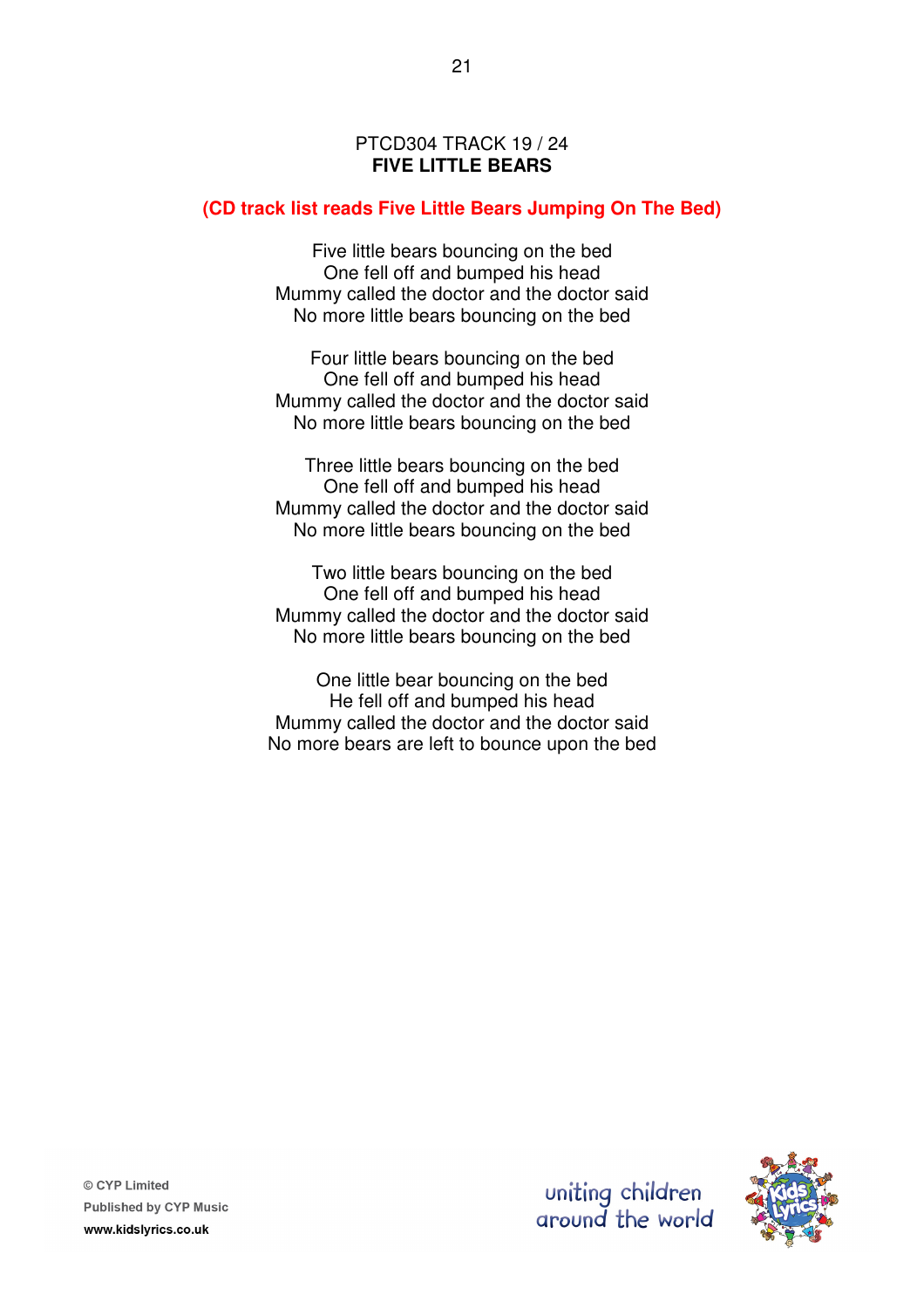# PTCD304 TRACK 20 / 24 **FIVE LITTLE PEAS**

Five little peas in a pea-pod pressed One grew, two grew and so did all the rest They grew and grew and did not stop Until one day the pod went POP!

© CYP Limited **Published by CYP Music** www.kidslyrics.co.uk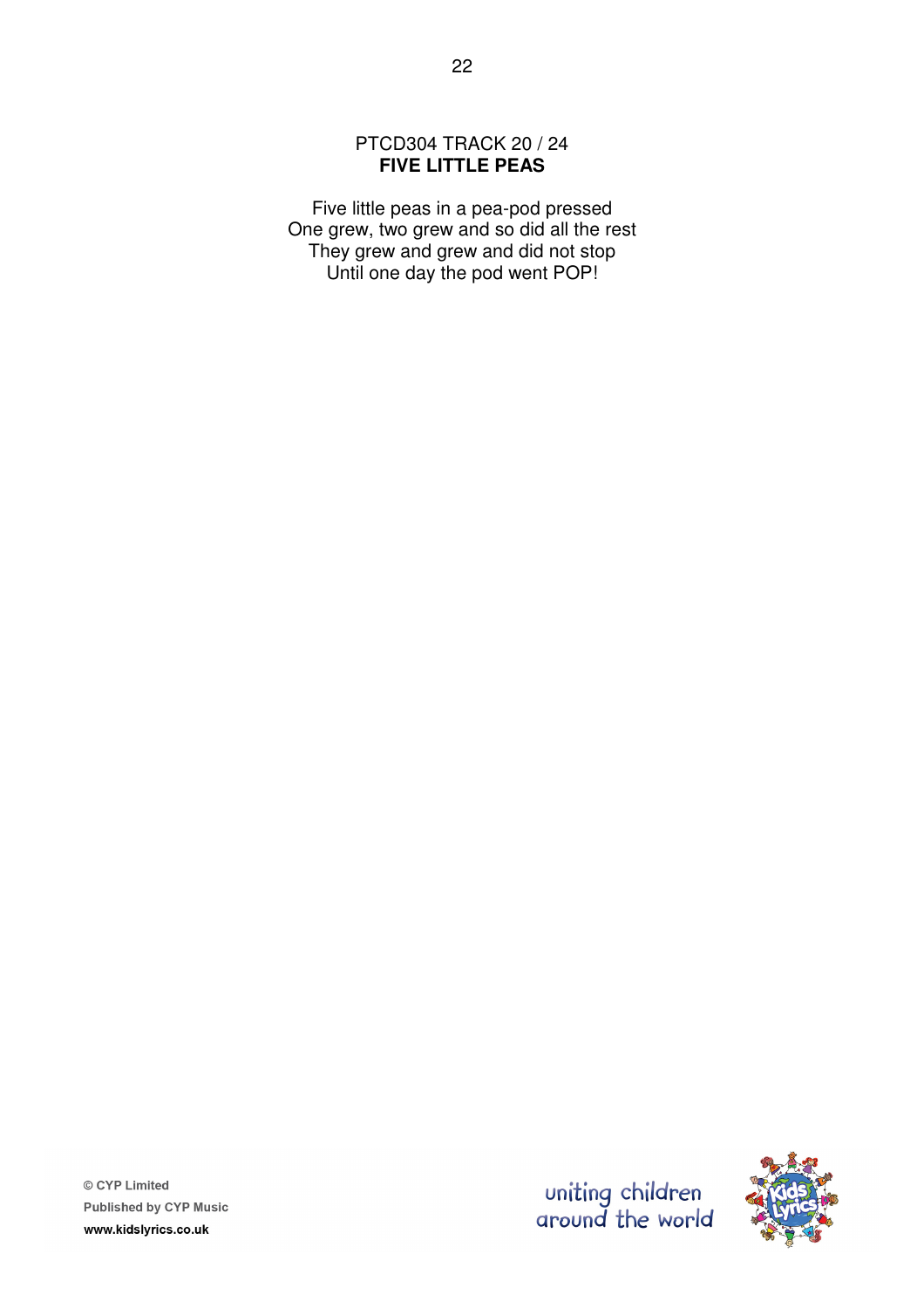# PTCD304 TRACK 21 / 24 **ONE MAN WENT TO MOW**

One man went to mow, went to mow a meadow One man and his dog, went to mow a meadow

Two men went to mow, went to mow a meadow Two men, one man and his dog, went to mow a meadow

Three men went to mow, went to mow a meadow Three men, two men, one man and his dog, went to mow a meadow

Four men went to mow, went to mow a meadow Four men, three men, two men, one man and his dog, went to mow a meadow

Five men went to mow, went to mow a meadow Five men, four men, three men, two men, one man and his dog, went to mow a meadow

Six men went to mow, went to mow a meadow Six men, five men, four men, three men, two men, one man and his dog, went to mow a meadow

Seven men went to mow, went to mow a meadow

Seven men, six men, five men, four men, three men, two men, one man and his dog, went to mow a meadow

Eight men went to mow, went to mow a meadow Eight men, seven men, six men, five men, four men, three men, two men, one man and his dog, went to mow a meadow

Nine men went to mow, went to mow a meadow Nine men, eight men, seven men, six men, five men, four men, three men, two men, one man and his dog, went to mow a meadow

Ten men went to mow, went to mow a meadow Ten men, nine men, eight men, seven men, six men, five men, four men, three men, two men, one man and his dog, went to mow a meadow



uniting children

ground the world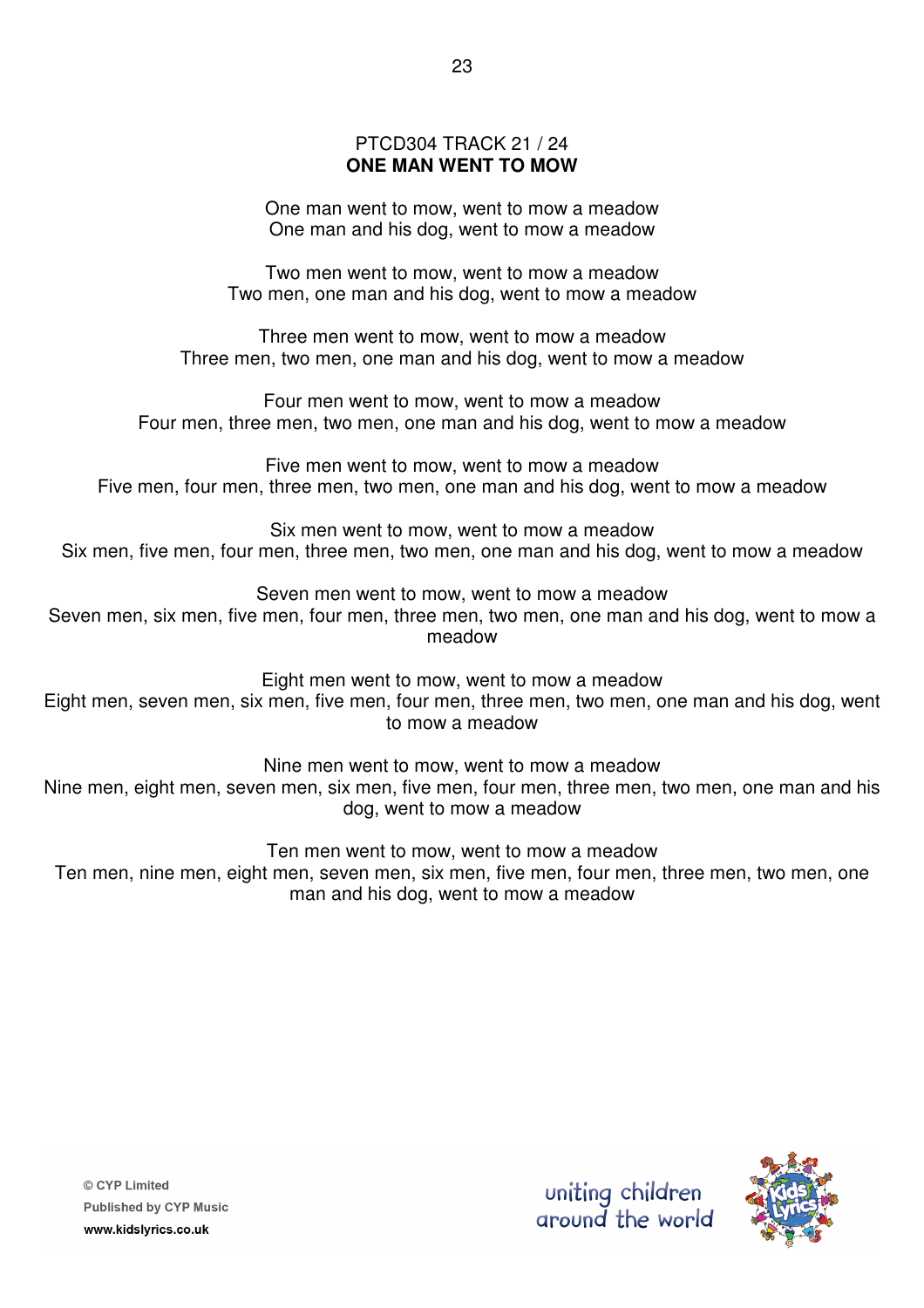#### PTCD304 TRACK 22 / 24 **TEN IN A BED**

There were ten in the bed and the little one said Roll over, roll over So they all rolled over and one fell out There were nine in the bed and the little one said Roll over, roll over So they all rolled over and one fell out There were eight in the bed and the little one said Roll over, roll over So they all rolled over and one fell out There were seven in the bed and the little one said Roll over, roll over So they all rolled over and one fell out There were six in the bed and the little one said Roll over, roll over So they all rolled over and one fell out There were five in the bed and the little one said Roll over, roll over So they all rolled over and one fell out The were four in the bed and the little one said Roll over, roll over So they all rolled over and one fell out There were three in the bed and the little one said Roll over, roll over So they all rolled over and one fell out There were two in the bed and the little one said Roll over, roll over So they all rolled over and this one fell out There was one in the bed and this little one said Good night, good night

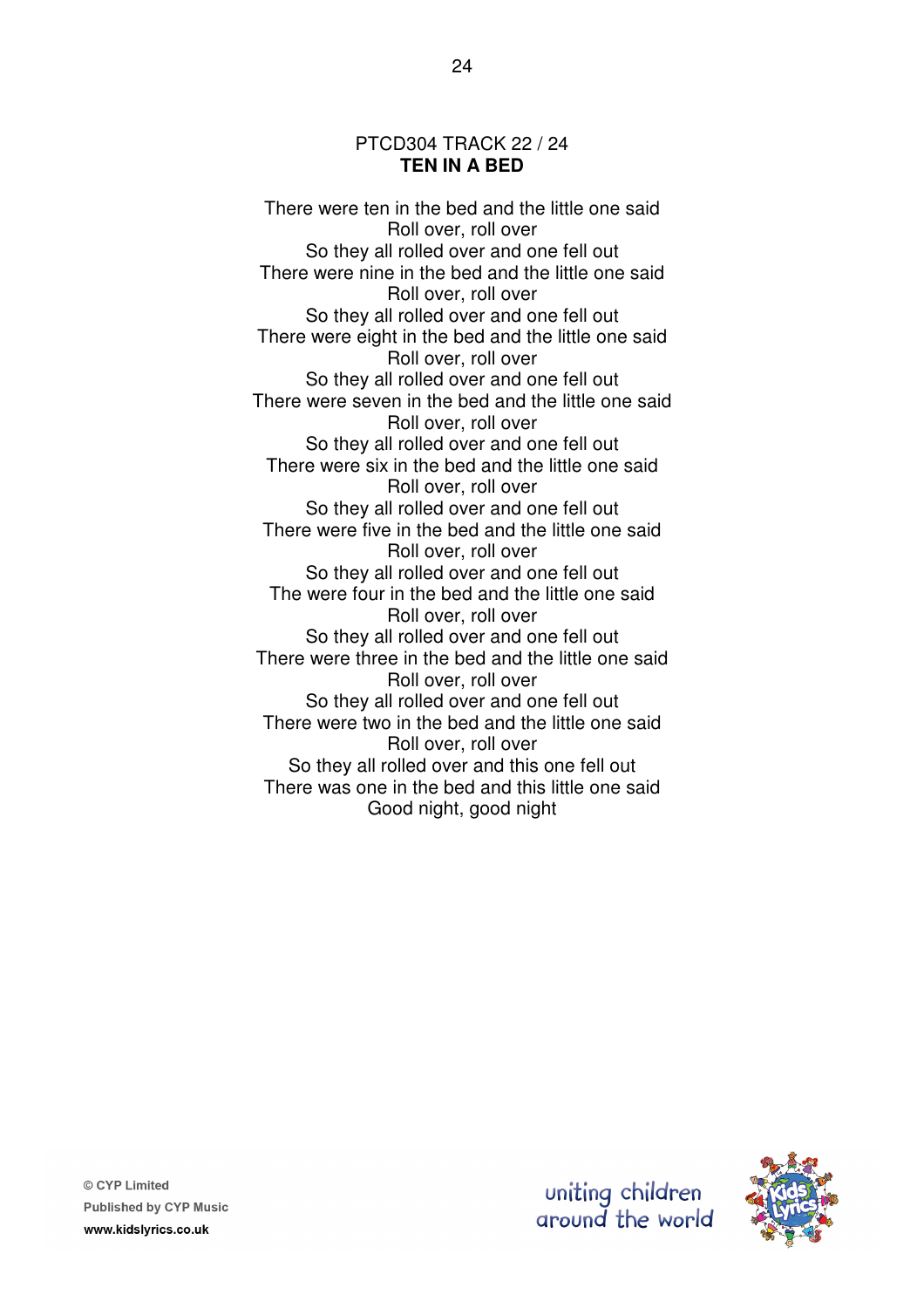# PTCD304 TRACK 23 / 24 **TWO LITTLE DICKIE BIRDS**

Two little dickie birds Sitting on a wall One named Peter One named Paul Fly away Peter Fly away Paul Come back Peter Come back Paul



© CYP Limited **Published by CYP Music** www.kidslyrics.co.uk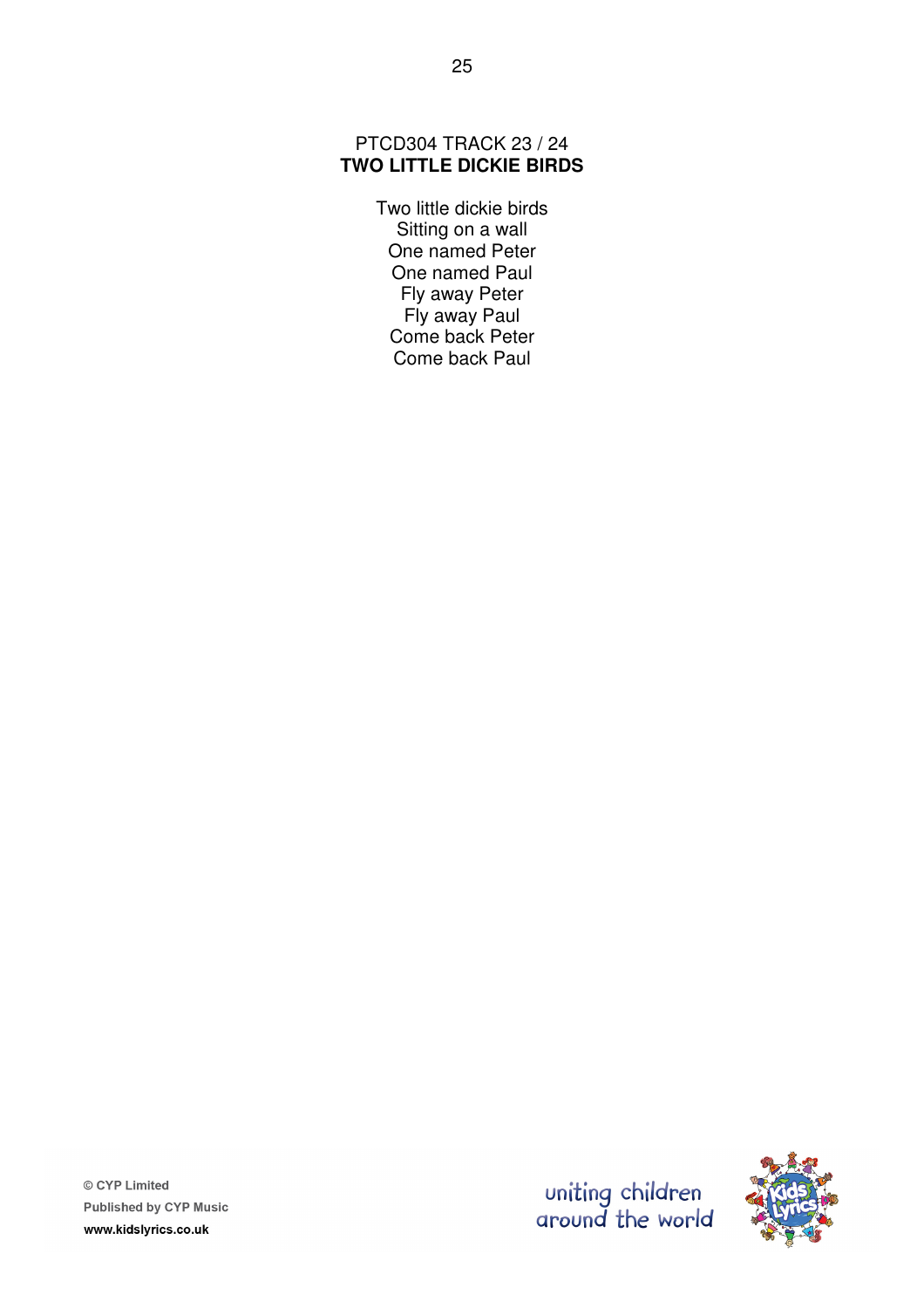#### PTCD304 TRACK 24 / 24 **THE ANTS GO MARCHING**

The ants go marching one by one hoorah, hoorah The ants go marching one by one hoorah, hoorah The ants go marching one by one The little one stopped to suck his thumb And they all went under the soil for to get out of the rain

The ants go marching two by two hoorah, hoorah The ants go marching two by two hoorah, hoorah The ants go marching two by two The little one stopped to tie his shoe And they all went under the soil for to get out of the rain

The ants go marching three by three hoorah, hoorah The ants go marching three by three hoorah, hoorah The ants go marching three by three The little one stopped to climb a tree And they all went under the soil for to get out of the rain

The ants go marching four by four hoorah, hoorah The ants go marching four by four hoorah, hoorah The ants go marching four by four The little one stopped to shut the door And they all went under the soil for to get out of the rain

The ants go marching five by five hoorah, hoorah The ants go marching five by five hoorah, hoorah The ants go marching five by five The little one stopped to take a dive And they all went under the soil for to get out of the rain

The ants go marching six by six hoorah, hoorah The ants go marching six by six hoorah, hoorah The ants go marching six by six The little one stopped to pick up sticks And they all went under the soil for to get out of the rain

The ants go marching seven by seven hoorah, hoorah The ants go marching seven by seven hoorah, hoorah The ants go marching seven by seven The little one stopped to go to heaven And they all went under the soil for to get out of the rain

© CYP Limited **Published by CYP Music** www.kidslyrics.co.uk